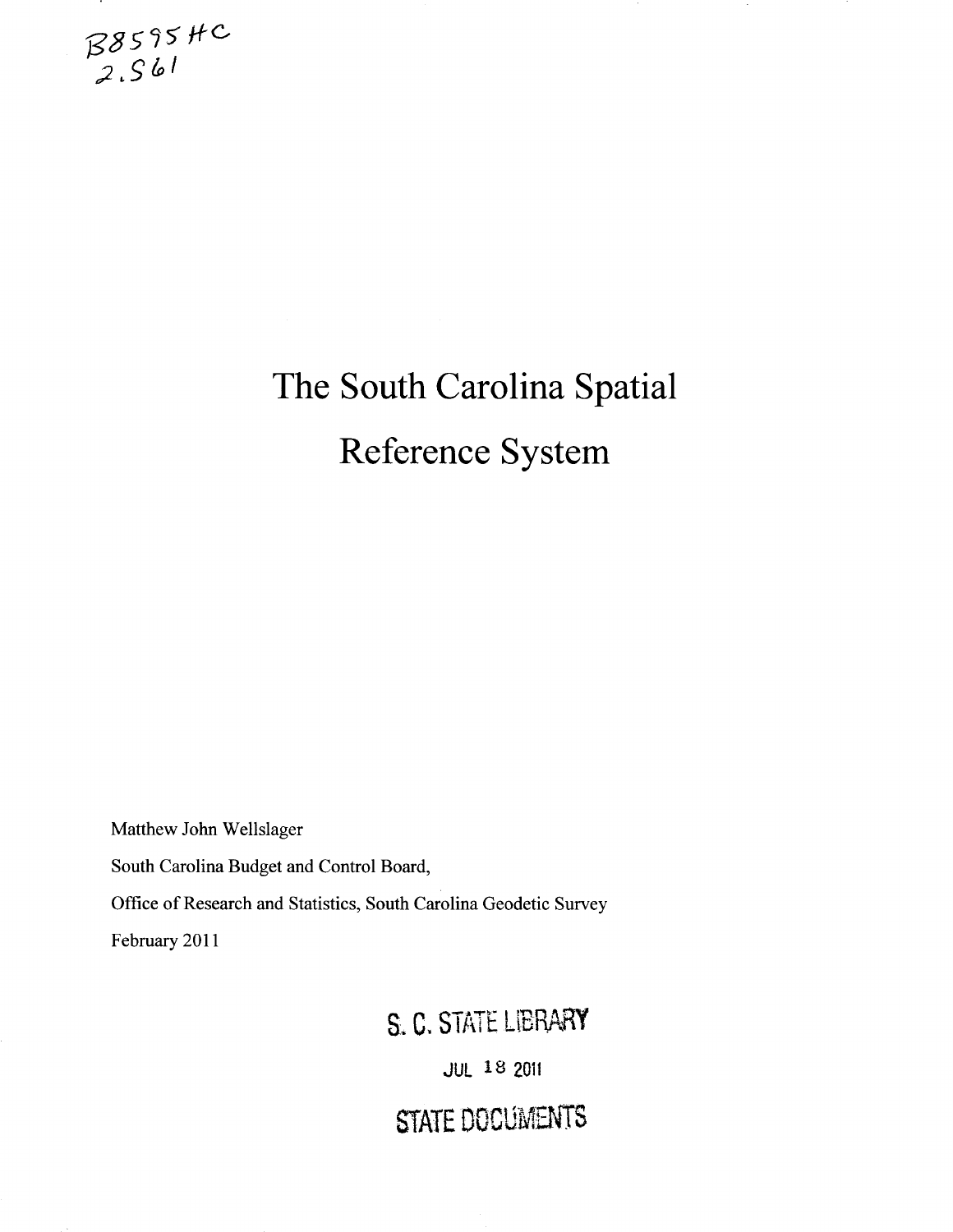#### **Table of Contents**

<u>т</u>

### Appendices

 $\sim 10^{-1}$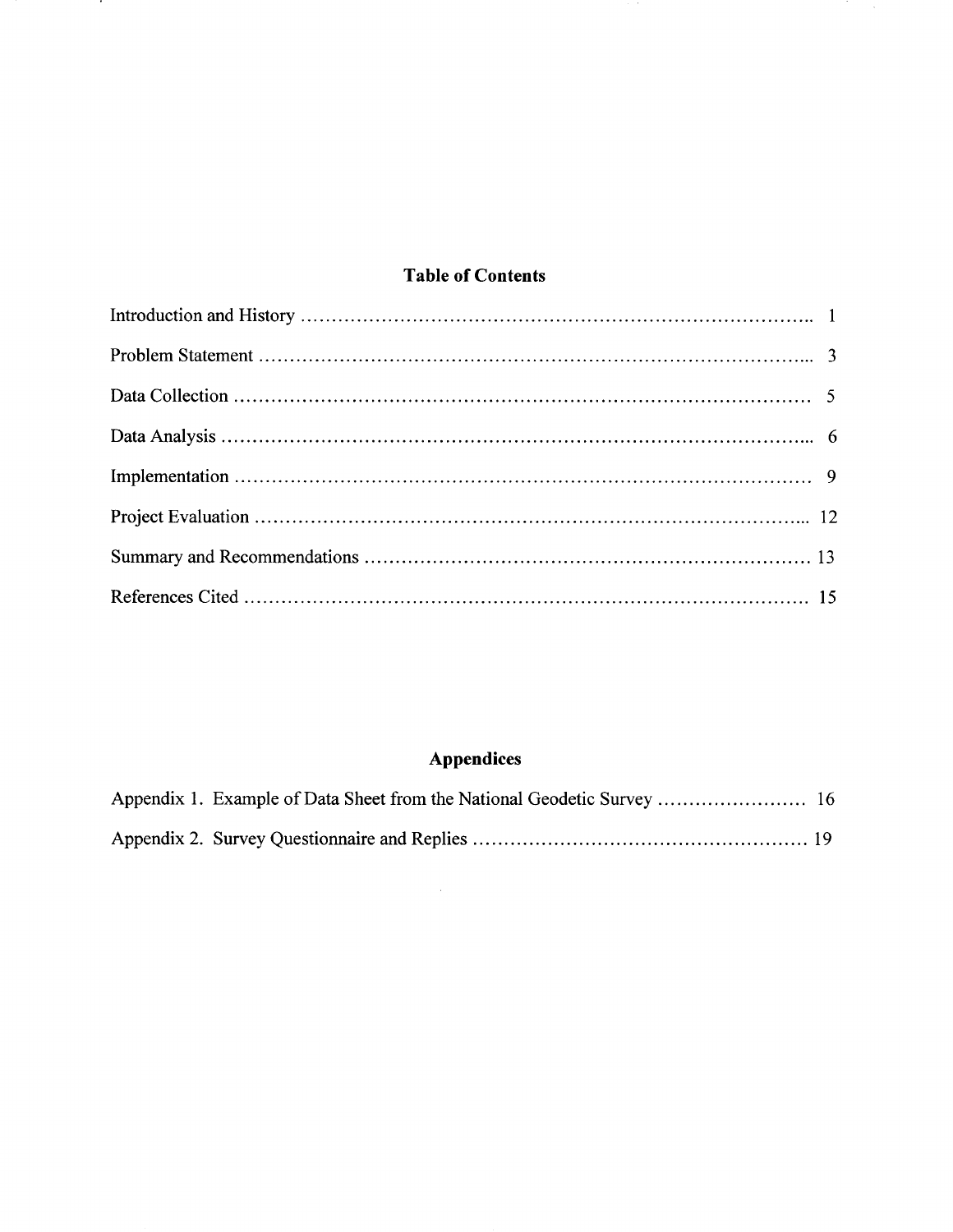#### **Introduction and History**

Geodetic control is defined as a set of coordinates designating the location of a point with respect to the reference planes of the geodetic Equator and a selected geodetic meridian. The duties of the South Carolina Geodetic Survey (SCGS) as defined in South Carolina Coode of Laws, Chapter 2 "Coordinate System for Defining Location of Points Within State", Section 27- 2-85 are "to establish horizontal and vertical geodetic control within the state at a density that effectively will provide land and land related items and records to be referenced to the national horizontal and vertical coordinate system". A secondary mission of the SCGS is to coordinate the development of an accurate, uniform statewide mapping system on a county-by-county base. The county mapping program is a two-step process; a geodetic control survey and an aerial photogrammetric mission. Several months before the imagery of the county is taken, the SCGS completes a survey establishing geodetic control. With the control project complete, a photogrammetric firm will contract a plane outfitted with a digital camera and capture images of the entire county. Using the control, the aerial images are rectified, removing any vertical displacement from the tilt of the airplane and terrain. The result is a two dimensional planimetrically correct image. During the rectification process a coordinate system is assigned to the imagery. The mosaic of images is then imported into the county's Geographic/Land Information System (GLIS) as a base map. The same geodetic control is also used to create a digital terrain model which will facilitate the creation of contour lines.

Geodetic coordinates established by the SCGS during the county surveys use standards outlined by the Federal Geodetic Control Committee, specifically the NOAA Technical Memorandum NOS NGS-58, and *Guidelines for Establishing CPS-Derived Ellipsoidal Heights*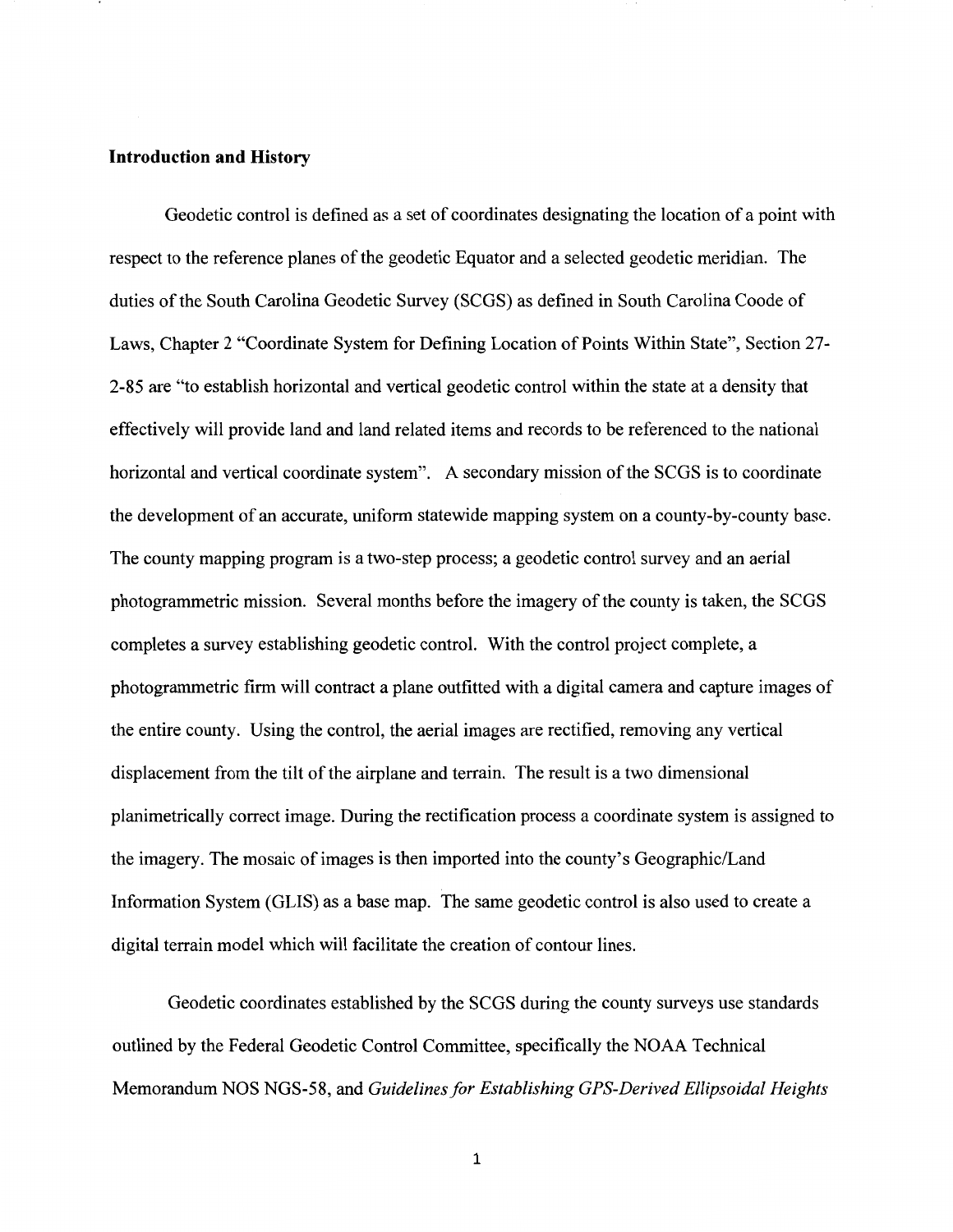*(Standards 2 CM and 5 CM),* Version 4.3. The control is adjusted to an epoch of the North American Datum of 1983. To ensure the accuracy and integrity of the geodetic data established, the SCGS submits every geodetic control project to the National Geodetic Survey (NGS) for placement into the National Spatial Reference System (NSRS). The integrity of the data contained within the NSRS, (i.e. the attribute information of the geodetic control monument and its coordinate) are maintained by requiring every project submitted to the NGS for placement into the NSRS be submitted using a standard defined by the National Geodetic Survey called "Blue Booking". With the blue booking process protocol complete several different pieces of data are loaded into the NSRS. These include: the station name, the coordinate (latitude and longitude), the elevation, how the monument was set into the ground, and a brief set of directions describing how to find the monument. Since the data for every project is in the same format, the data can be loaded into the NSRS using the same import routine whether the project was done in South Carolina or California.

The SCGS maintains and upgrades the state geodetic network that includes approximately 20,000 monuments. When a county's geodetic network is upgraded, the SCGS consults with county and city officials and private surveyors to determine where additional geodetic control is needed to supplement the existing control that will be upgraded. The additional control is usually for new- and future-growth areas. Two of the many significant uses: Accurate vertical control is especially important for regulating development in flood-prone areas and when counties and municipalities, using GPS to accurately and quickly map and provide databases for infrastructure that are incorporated into computerized GIS systems need accuracy verification. Good practice methodologies dictate users should occupy a geodetic control monument for accuracy verification for data collected in the field. The offset from truth for data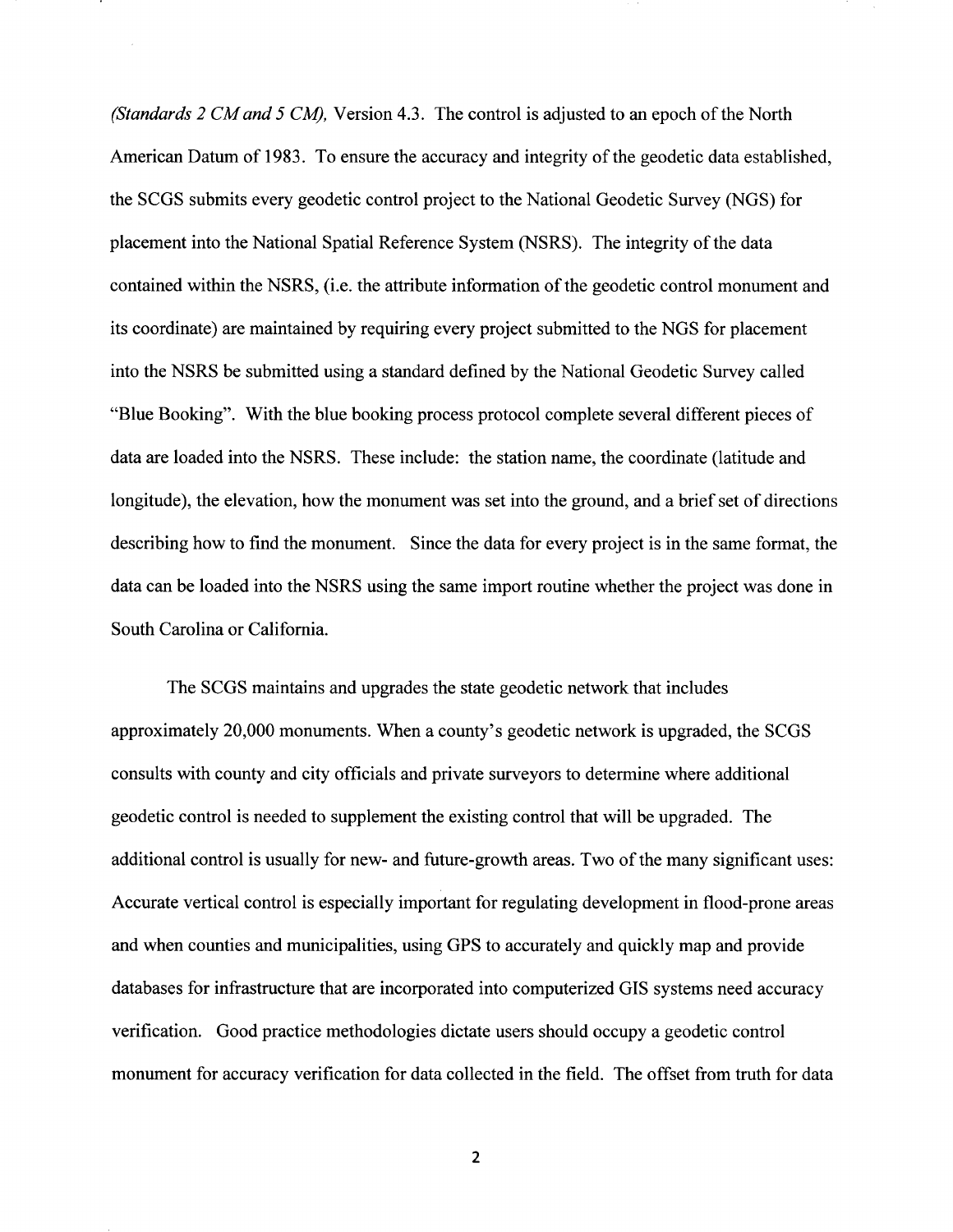collected at field locations should be similar to the offset observed at the geodetic control monument.

#### **Problem Statement**

Due to a shift in the paradigm of the NGS administration, discussion of discontinuing the NSRS has occurred. The focus of NGS seems to be moving away from supporting the "grass" roots" and move towards a more global scientific arena. Continuously Operating Reference Stations (CORS) stations, an active network used to track crustal motion have become the focus of NGS. CORS stations have been established at various locations around the Earth. All of the data from the CORS sites are sent to the NSRS for archiving. The passive network, control networks similar to the county projects submitted by the SCGS are viewed by some of the NGS administration as data which should reside with the submitting agency instead of in the NSRS, a responsibility of the state or submitting agency and less of one for the federal government. The NSRS continues to grow as blue booked projects for passive networks are received from other federal agencies, states, municipalities, and the private surveying community. As the IT infrastructure ages, software used to maintain the NSRS becomes outdated and the focus of the NGS 10 year plan indicate the discontinuation of the NSRS, it is becoming apparent that the states interested in maintaining a network of geodetic control need to become proactive and investigate the creation of a network database similar, in concept, to the NSRS. If access to the NSRS was denied to the user by the NGS, and a state did not have a similar database operating, how would a county be able to cost effectively re-fly their aerial imagery and update their base map? How would highway engineers be able to create roads? How would the registered land surveyor layout a new subdivision? How would anyone using a receiver that tracks the Global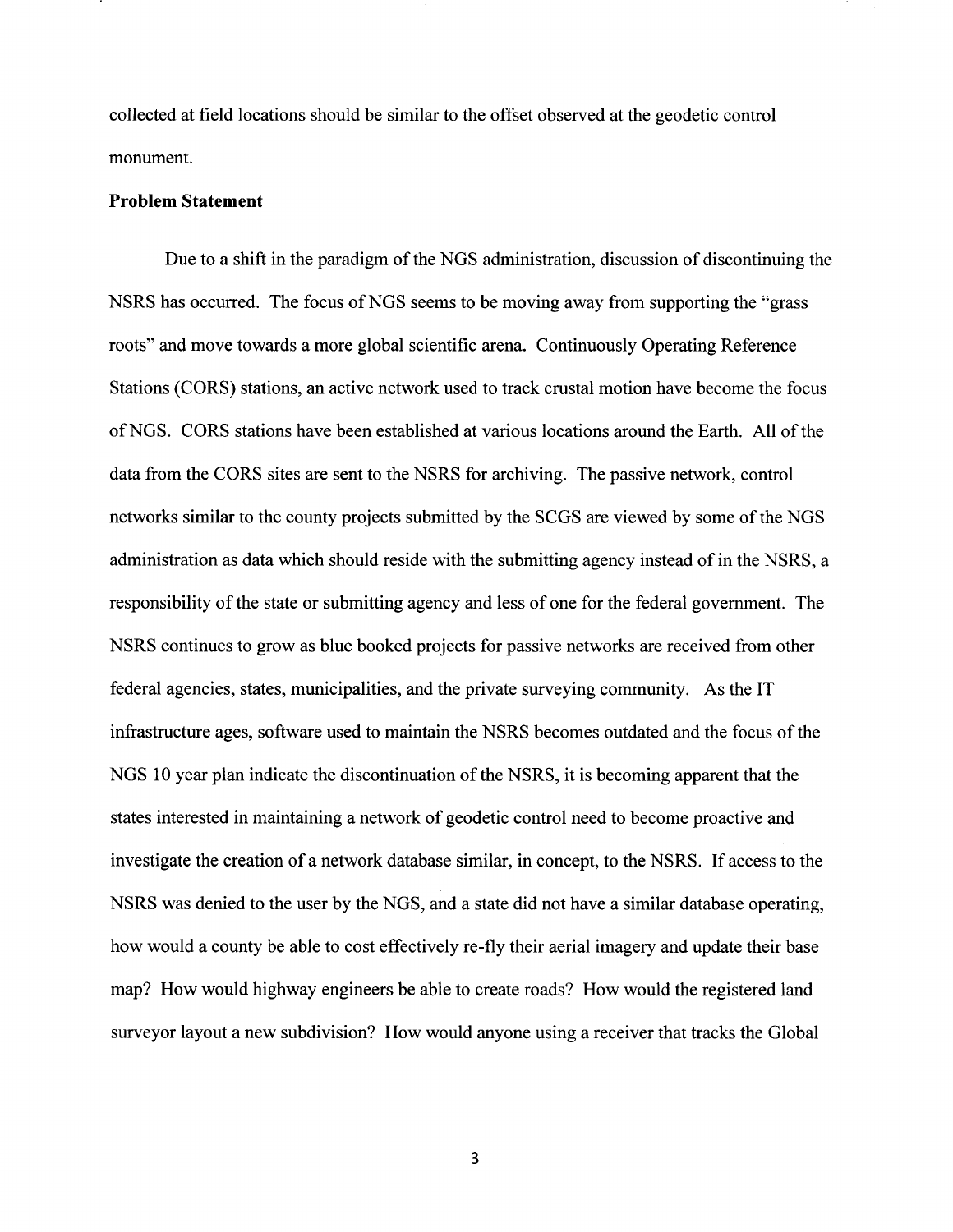Positioning System (OPS) be able to know the receiver is operating properly? The answer is it would be difficult and very expensive.

The purpose of this project is two tiered. The first tier is to determine if the need for a spatial reference system, which would include a database for geodetic control, exists and the location of where the spatial reference system should reside if the NOS were to discontinue support for the NSRS. The second tier would be conceptualizing the design of a user interface for the search engine associated with the reference system's database and design the format of the output created by the search engine. Other states, North Carolina and Texas, have been proactive and have developed prototype models of reference system databases. The rationale behind the creation was not due in part to the termination of the NSRS but as a need to store geodetic information that was not submitted to the NSRS. Contact can be made with representatives of both states to discover the types of problems encountered and to learn from past mistakes. A benefit of not having an operational database may be the SCOS or an alternate section of state government, could take the prototype from the other states and redesign it to meet the needs of the users in SC. The second tier would be creating the model design for the front end of the search engine and the output generated after a query. To use the old cliche, "if it ain't broke don't fix it", creating a design model for the front end emphasis needs to be placed on keeping the interface be easy to understand and require little effort to use. Consideration of using a hybrid of the NGS search engine's front end will be considered since user familiarity exits and educational outreach would be minimal. The output created by the data query should be simple yet contain everything a user would need. Creation of a screen display and subsequent hardcopy are requirements. Output could be used for planning, an office application where a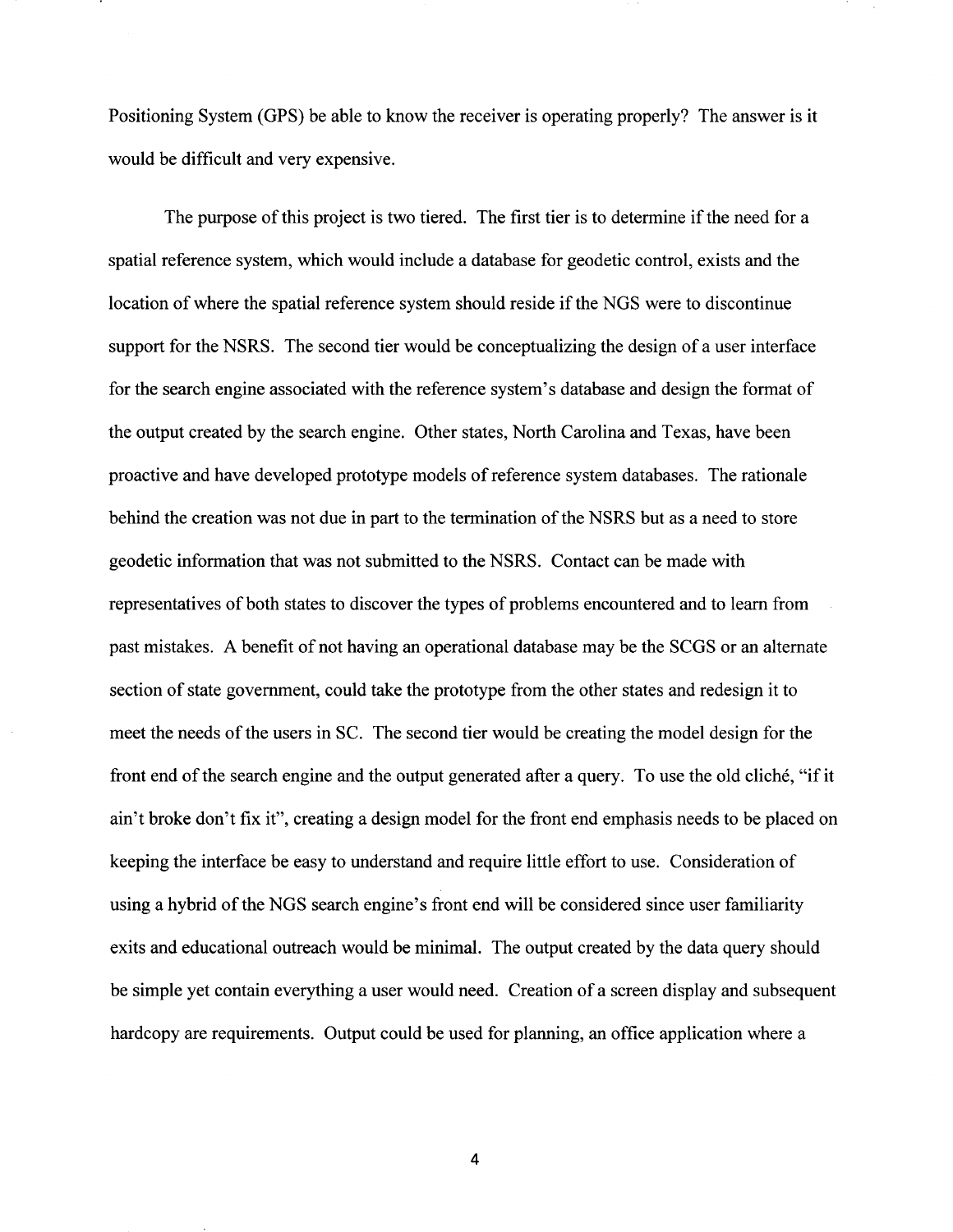paper copy would not be needed, or occupation of a monument in the field where the printout would be another tool required for finding the site.

#### **Data Collection**

A survey was created and used as the data collection tool for this project. Distribution of the survey and the subsequent collection of the replies in a timely manner was a concern. Consultation with the South Carolina Budget and Control Board's Office of Human Resources provided an answer for the problem using the internet service SurveyMonkey.com™ (SurveyMonkey). A survey questionnaire was created using tools contained in the software.

One group of individuals very familiar with geodetic control is the Society of South Carolina Professional Surveyors (SCSPLS). Members of the SCSPLS have used the NSRS and the various search engines to retrieve geodetic control required for projects. The SCSPLS is also very familiar with the output generated from the search engines; the NGS data sheet (Appendix 1 ). With this rationale a ten question survey was created focusing on the work completed by the NGS creating the NSRS. The questions of the survey were created to: 1. indicate if the need for the NSRS existed; 2. where a replacement to the NGS NSRS should be housed; 3. determine the most commonly used type of search engine and determine the best suitable interface if an interface of vector data or raster imagery facilitated searching for geodetic control; and 4. What critical pieces of information should be included in the output created by the search engine. After the survey was written, a link to the survey and SurveyMonkey was created. An email was sent to the board of the SCSPLS. Contained in the email was a request for the board to email the SCSCPL membership and request their participation in the survey. Approximately 30% of the SCSPLS membership participated in the survey.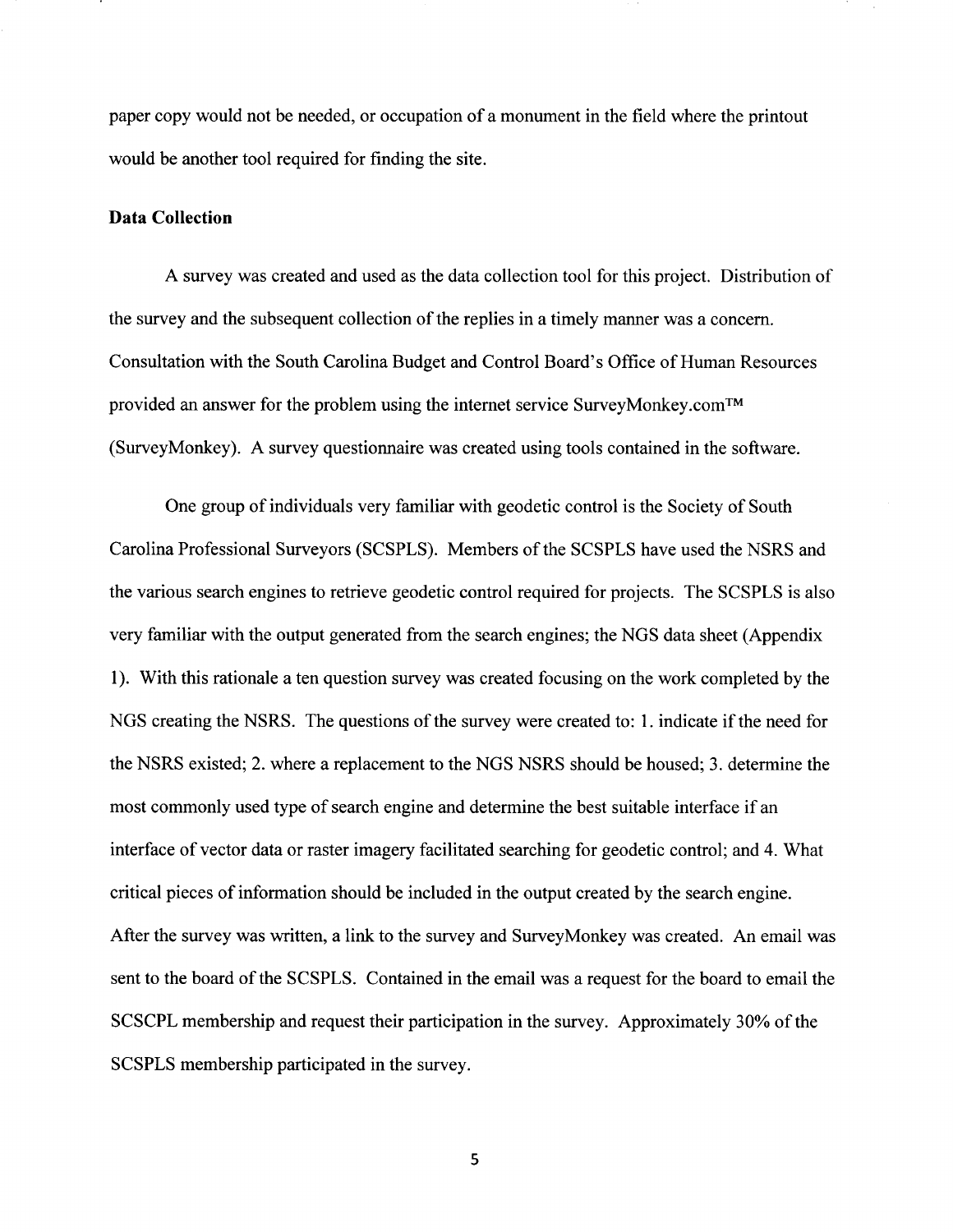Replies to the survey questionnaire are stored indefinitely at the site hosting the service. Several tools for analysis of the replies are provided by SurveyMonkey. Results can be filtered or cross tabbed. Filtered responses, depending on how the questions were created, allow the investigator ways to determine if regional influences affect the answers for specific questions. Cross tabbing replies provide the ability to make comparisons of questions and investigate the answers and determine if the answers are interrelated. All answers can be displayed using various styles of graph or chart types: column, pie, line, bar and area. The final results of the survey can be downloaded to offsite locations in various format types.

#### **Data Analysis**

One of the many useful tools provided by SurveyMonkey is the ability to download the replies to surveys hosted by the software company. The questions and replies to the survey used in this project are included in Appendix 2 of this project.

If the NSRS was discontinued, does the need for a spatial reference system exist in South Carolina? Tier one of the survey was designed to determine if the need for a statewide spatial reference system, similar to the NSRS hosted by the NGS, exists. Ninety-nine percent of those surveyed, the SCSPLS and GLIS technicians, confirmed the use of the NSRS. Approximately 91% of those answering the survey confirmed the extreme importance for a similar tool providing the same or similar information at the state level if the NGS were to discontinue support of the NSRS. Access to geodetic control is one way for the surveying and GLIS community to "ground truth" the accuracy of the instruments used to collect data for counties using GLIS. Data for a GLIS is collected as one of three different types of features: a point, a line, or a polygon. A considerable amount of spatial data archived in GLIS databases are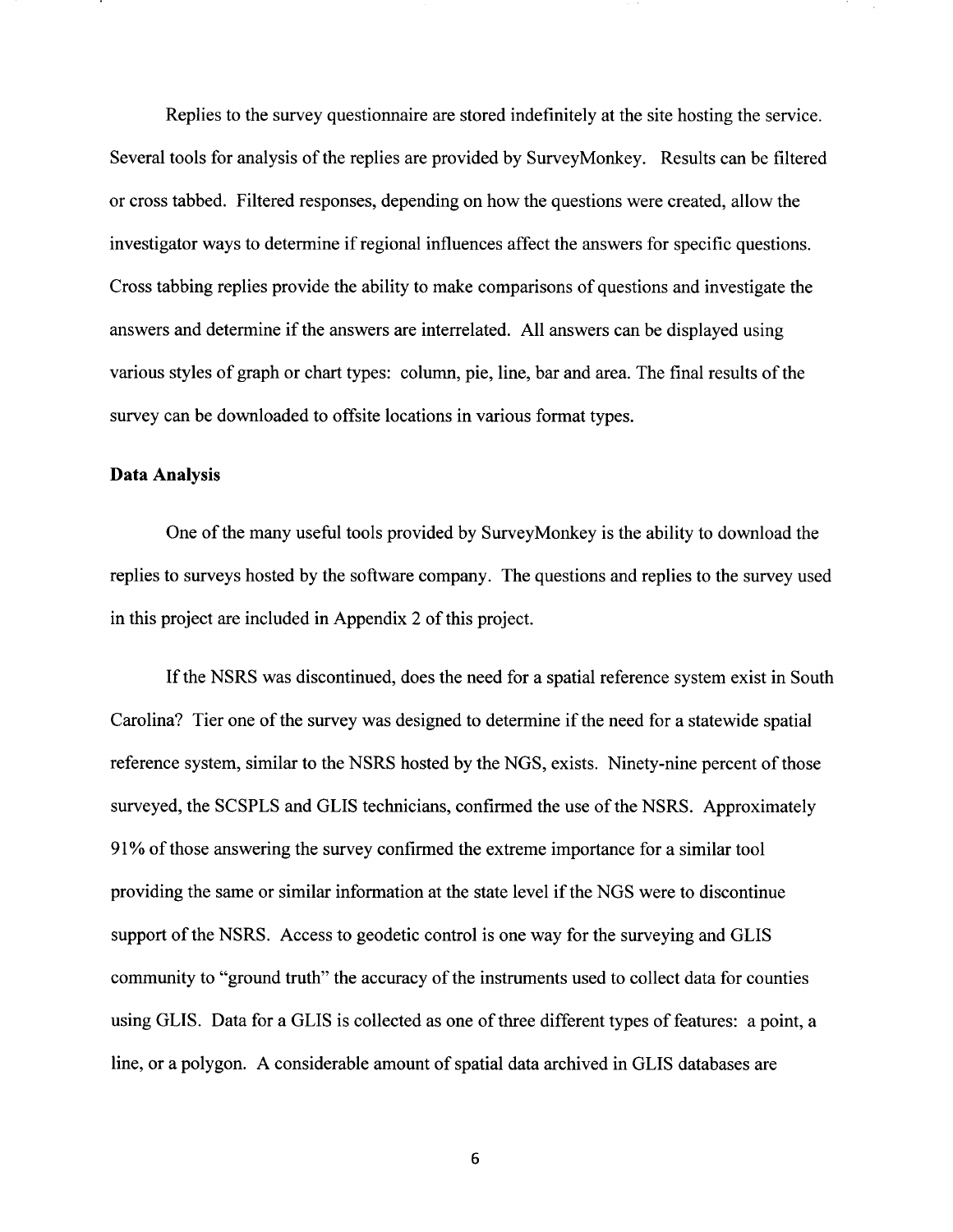collected by receivers that record the signals transmitted by satellites in the United States Global Positioning System (GPS). While collecting data for point features, surveyors or field technicians should collect data at a geodetic control monument. Without occupying geodetic control, neither the surveyor nor GLIS technician will be able to provide an accurate quality assessment for the data. Using the same receiver, on the same day, for data collection at a point feature and the geodetic control monument, the assumption can be made that the offset distance from "truth" should be very similar for the data collected, hence the quality assessment. Chapter 2 of the South Carolina Code of Law, section 27-2-85 "Coordinate System for Defining Location of Points within State" mandates that the SCGS should establish horizontal and vertical geodetic control within the state. Since the SCGS creates the data for the spatial reference system, this mandate could indirectly be used to make the argument the SCGS should house the replacement to the NSRS. This assumption was confirmed by 96% of those responding to the survey.

The second tier of the survey focused on the creation of a user interface used with the search engine to select geodetic control in the spatial reference system's database and to design the format and screen display for output generated by the search engine. Replies from the survey indicate some interest, 17%, in having the search engine designed to operate without connection to the internet while 43% replied positively realizing the benefit of using the internet. Initial design for the search engine will require connection to the internet; updates for future use would provide the user with a stand-alone application. Up until two years ago, the search engines used by NGS for retrieving geodetic control operated with a menu based front end. Conversations with software engineers at NGS indicate the most common search algorithms for obtaining data on geodetic control include using the station name, pulling data for an entire county, and a radial search. Replies from the survey confirmed the supposition. The radial search routine requires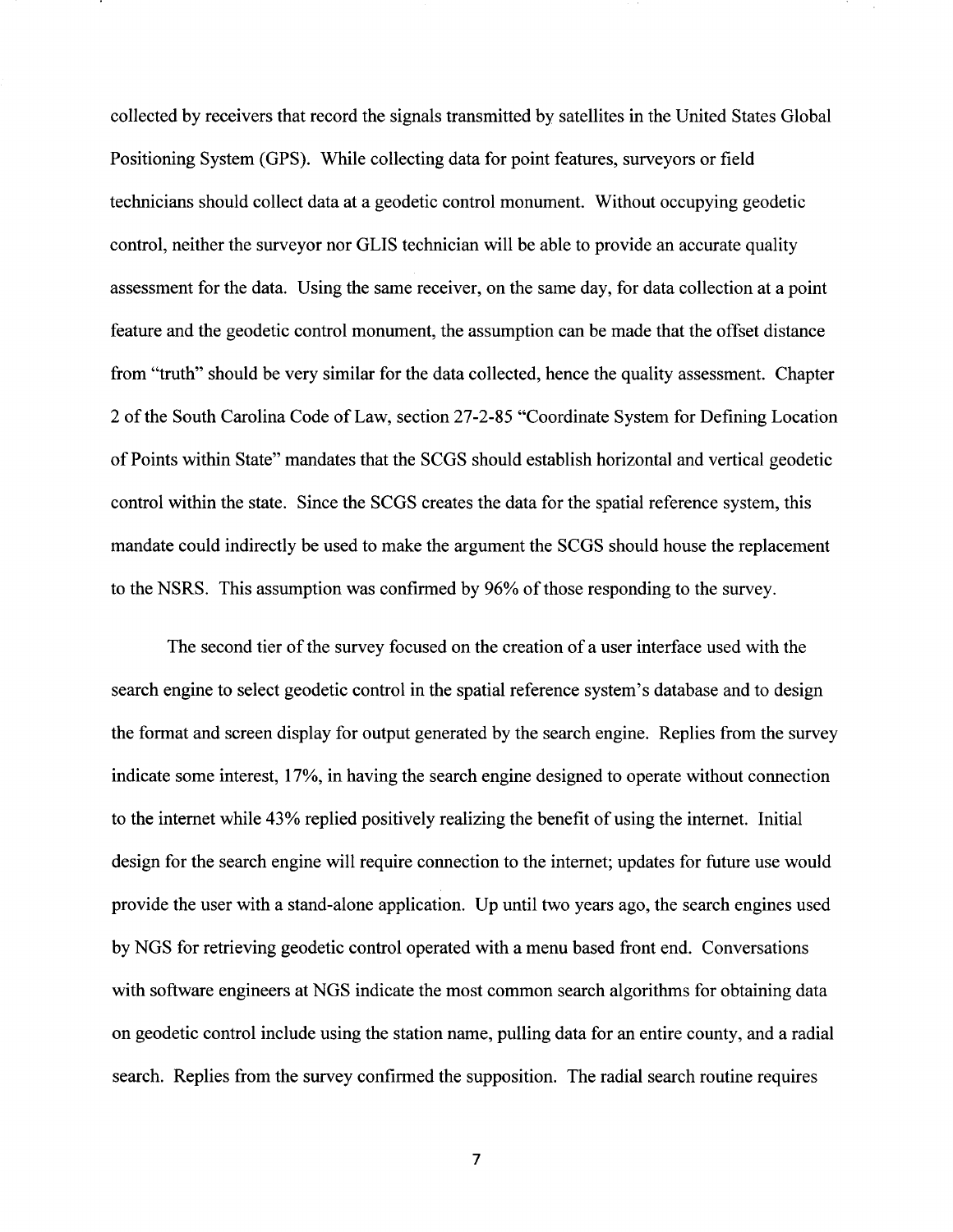the user to provide a coordinate, latitude and longitude, and a radial search distance in miles. All data identified in the search criteria are provided to the user as a list. The user selects the control stations of interest. A data sheet of all selected stations is then provided for download or display. With the growth of spatial data and the use of GLIS systems an alternative to the menu driven search engine was introduced. Using background raster data provided by Google™ Earth, layers of digital data like streets, political boundaries, and hydrography and software that creates .kml files (keyhole markup language) the NGS created a search engine entitled DSWorld. DS World plots geodetic control by state, county and type (horizontal or vertical) in Google Earth. This allows the user to see the locations of the control overlaid onto a raster background. Should technology like this be used for a South Carolina search engine? Replies to the survey indicated 64% of the users saw benefits using this tool and 55% requested. Regardless of the display, required data for any screen display is road centerlines and geodetic control.

The model for the output was the datasheet produced by NGS (Appendix 1). Duplication of the output was not considered although various parts of the datasheet were. The survey questionnaire had 18 different categories to select for placement onto the output. The three replies that had 100% need were: the station name, the horizontal datum and the vertical datum. This is data the SCGS is required to maintain in the South Carolina Code of Laws. To complete the remaining most desired fields in the output were: the latitude and longitude of the monument, the state plane coordinate for the site, the elevation and estimated accuracy, can the site be occupied with a GPS receiver, and the "to reach" statement. All of these, except for the "to reach" statement, are fields requiring a character string of 80 spaces or less. The "to reach" is a field of varied length. The intent for that section is to provide to anyone interested in going to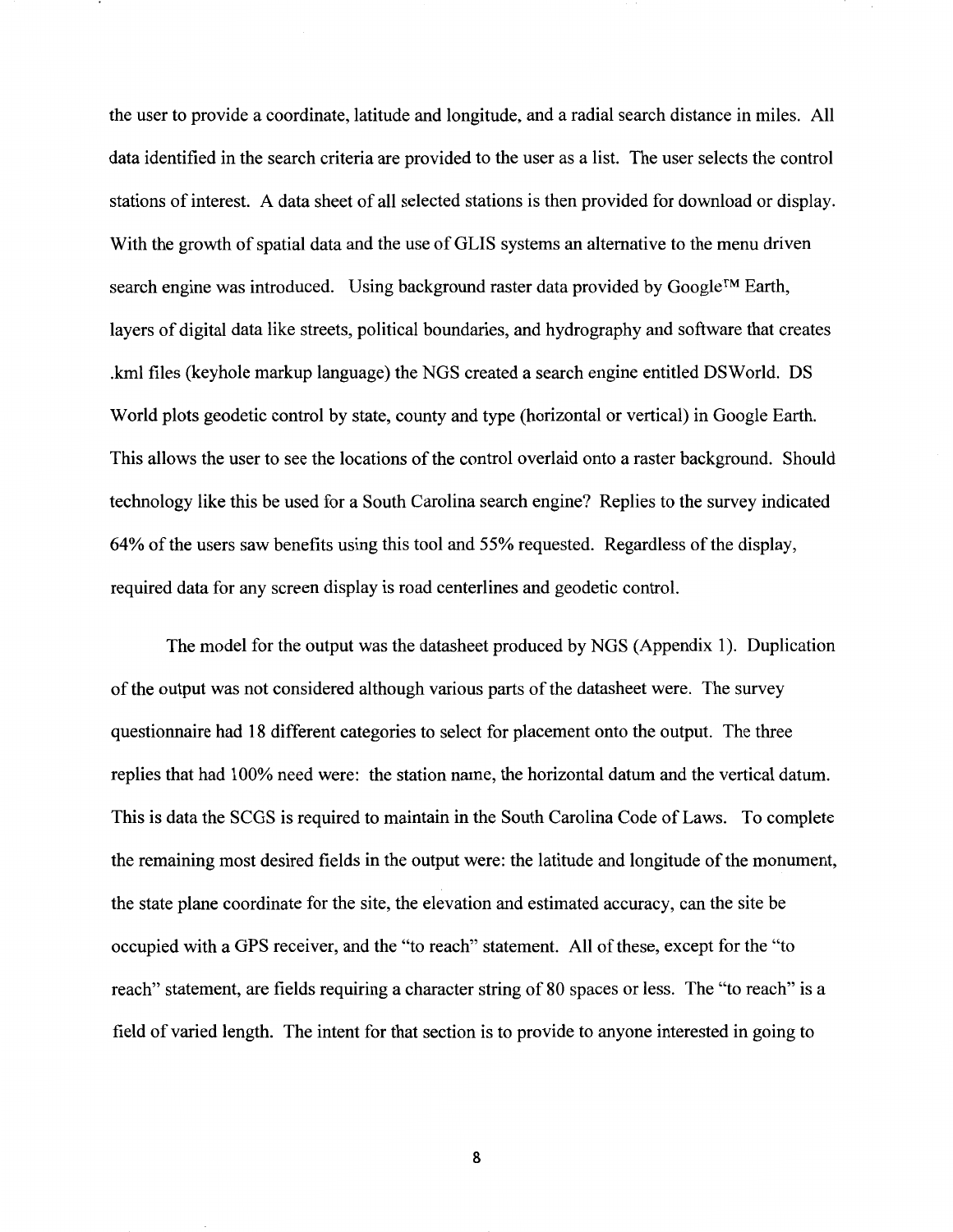that site the necessary instructions required to drive to the area then using accurate measurements from various identifiable landmarks, which are described in the text, find the control monument.

#### **Implementation**

Findings of the survey indicate a need exists for the SCSRS and the SCGS should maintain the database. Although it is beyond the scope of this project to design and build a spatial database, establishing the framework for development is possible. Two prototype spatial reference databases exist. The first is housed in North Carolina and was created by the North Carolina Geodetic Survey (NCGS). The second is in Texas, and was created at the Texas A&M University, Corpus Christi (Texas A&M). Contact has been made with representatives at each facility. Offers to share the databases have been extended to the SCGS. In addition to the databases, the SCGS will request any documentation, primarily a user's manual and the relevant literature about software used to create the database.

Testing of the databases will require two phases. The first phase will focus on importing the geodetic control database for SC. The NGS will export the data from the NSRS and make it available to the SCGS on their ftp site. Milestones for this test are: a successful import of the data from the NSRS, and retrieving the information from the software. The second phase tests a problem, not addressed by this survey, but a requirement nonetheless. It is imperative that the database can be updated with new geodetic control and new data can be appended to existing geodetic control. Data, submitted by the SCGS, follow the protocol specified in the Federal Geographic Data Committee (FGDC), Federal Geodetic Control subcommittee (FGCS), publication *Input Formats and Specifications of the National Geodetic Survey Data Base*  (September 1994 [updated]). The publication describes the blue booking format and procedures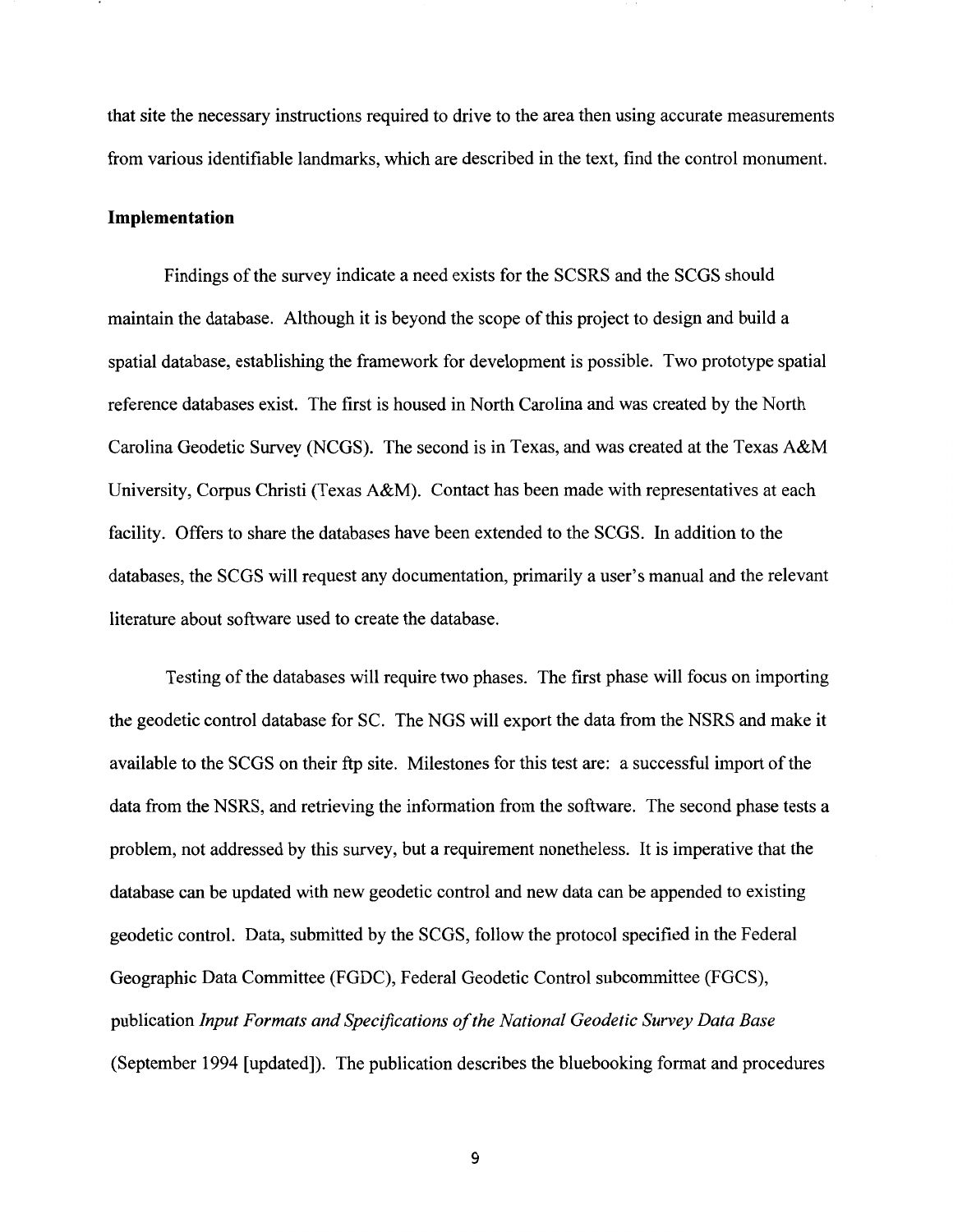of submitting data for adjustment and assimilation into the NGS data base. The bluebook format is used exclusively by the SCGS when submitting geodetic control projects for placement into the NSRS. There are sixteen counties in South Carolina requiring geodetic control projects. When a project is submitted to the NGS for placement into the NSRS all of the collected data, results from the processing, final coordinates, and the section written describing the "to reach" for the station are placed into the bluebook format. If data compatibility does not exist, modifications to the database will be required. Milestones for this test will be adding new data created from a control project, successfully updating information to existing control, retrieving data for new and modified geodetic control stations.

Interest in the use of raster imagery and vector data while conducting a search for geodetic control, another topic in the survey, was evenly split. Thoughts about using raster imagery originated from the use of a program written by the NGS entitled DS World. This application interfaces geodetic control selected after a search was conducted with the raster imagery displayed with Google™ Earth. A user interface on the Google™ Earth desktop provides to the user the ability to change the displayed from raster imagery with a layer of geodetic control data overlaid to a vector background with the same layer of geodetic control visible. When the format of display is changed in DS World, transitioning from Google™ Earth to Google™ Map, the geodetic control is no longer visible. The .kml file created for Google™ Earth does not transfer to Google™ Map.

An alternative solution could be the use of a GLIS data viewer tool. Environmental Systems Research Institute, Inc. (ESRI) has such a tool entitled ArcGIS Explorer (ArcExplorer). ArcExplorer can be downloaded from the ESRI website and used as a tool for viewing GLIS data. Incorporating ArcExplorer would require the SCGS to create layers of spatial data which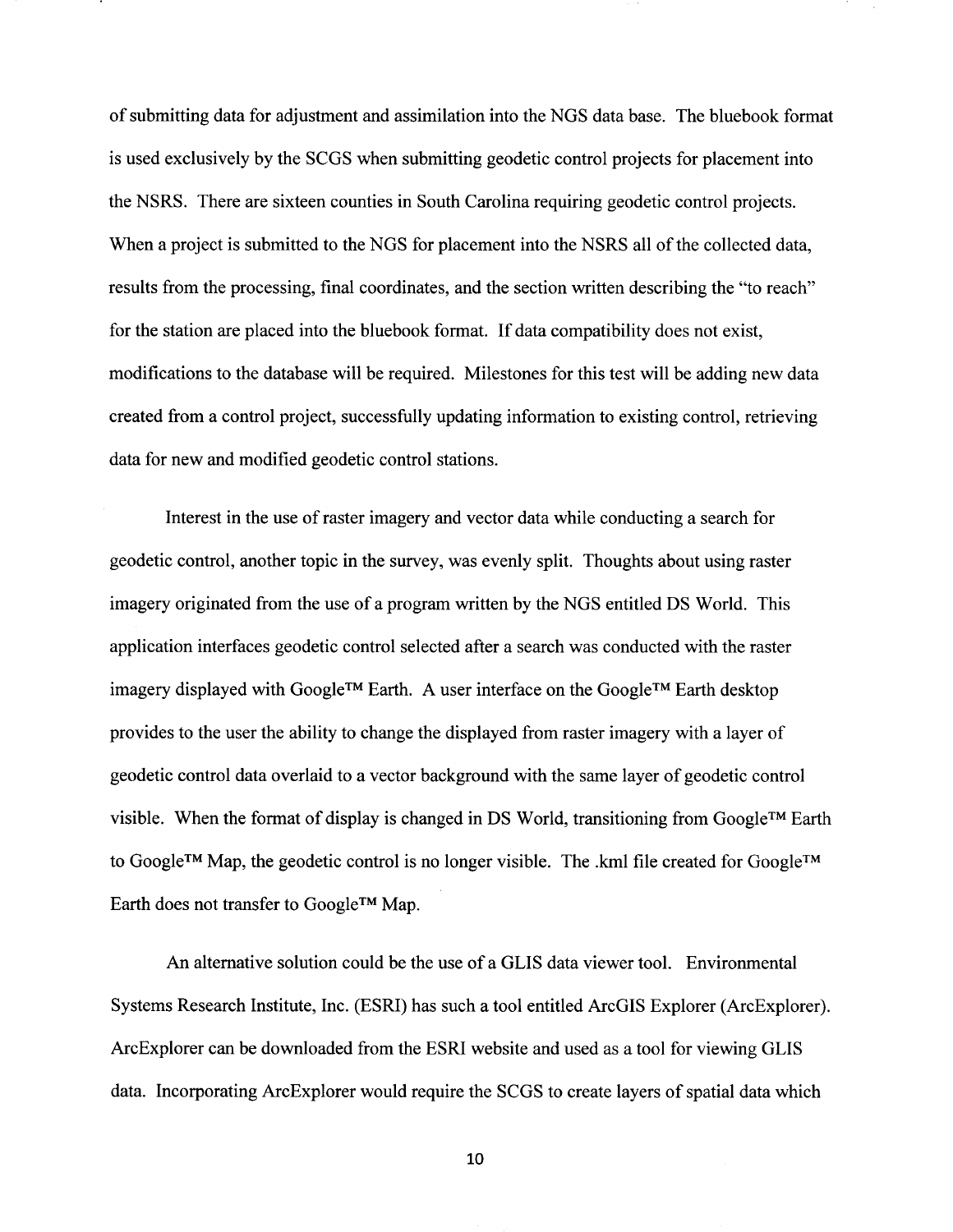Google either has access to or owns. This data includes, but is not limited to: seamless mosaic of aerial imagery for the state, digital road centerline files, hydrography, and political boundaries. The aerial imagery would need to be subdivided into 46 county-wide layers. The user interface in ArcExplorer's will prompt the user to select a county and the type of geodetic control (horizontal, vertical, or both) or the name of a specific station. Once the county is selected, the software will search and display the various layers of data and the geodetic control. Since the imagery is compiled as a layer and if a user is interested in looking at vector data only, the raster background will vanish if the raster layer is deselected. The remaining layers of data will still be displayed.

Design of the output for the data sheet will require input from SCGS staff and the expertise of an individual hired to create the database program. Primary fields for consideration will include the "ten most wanted" from the replies to the survey. If, during the implementation phase, user response indicates additional data be included, modifications will be made. The printed data sheet will be designed to fit on a 8.5xll inch sheet of paper using the portrait format. All of the fields have a fixed length except for the "To Reach". The "To Reach" is a text field that will vary in length based upon how much of a description is required to adequately explain in detail how to get to the geodetic monument.

| Intern labor              | \$10.00/hr  |
|---------------------------|-------------|
| Work day                  | 7.5 hr/day  |
| Work week                 | 37.5 hrs/wk |
| Pay per week              | \$375.00    |
| Length of Employment      | 10 weeks    |
| Intern Salary for Project | \$3750.00   |
| Cost of software          | \$1000.00   |
| Phase 1 expenditures      | \$4750.00   |
| Table 1 Cost Estimate     |             |

Creation of the South Carolina Spatial Reference System is envisioned as a two phase operation. Having worked with the two prototype databases from NC and Texas, Phase I would be the acquisition of the database software and hiring a database engineer. Conversations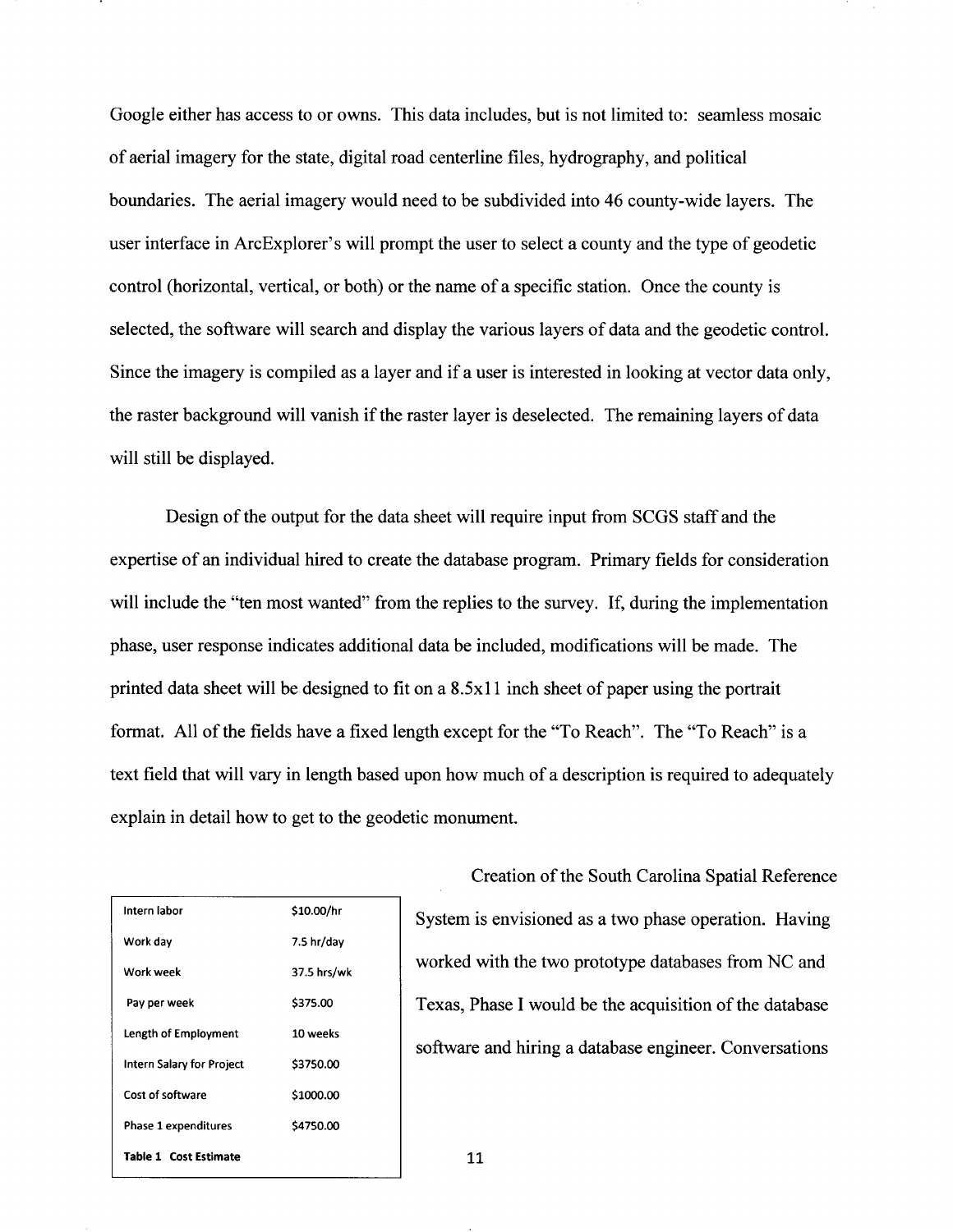with NC and Texas indicate Oracle is the software used for their databases. If a copy of Oracle is not available from the Office of Research and Statistics and the package is not listed under state contract, retail purchase price for the package is approximately \$1 ,000.00. A suitable candidate for summer internship would be a student from the University of South Carolina's College of Engineering and Computing with a background in database software. The analysis above provides some idea about the time and cost to fill the position (Table 1 ).

Phase II of the project addresses the infrastructure required to house and serve the South Carolina Spatial Reference System to the public. Consultation with the IT department of the Office of Research and Statistics (ORS), and possibly the Division of State Information Technology (DSIT), about the acquisition of a server, hosting the server, internet bandwidth required for optimal customer user, and support will be addressed at that time. DSIT has infrastructure in place to provide 24/7 service for users. DSIT's access to the internet is linked directly to the metronet. This would eliminate the probability of a bottleneck of a large number of users attempting to download geodetic information at the same time.

#### **Project Evaluation**

The results of this project can be evaluated and measured by reaching the project goals. Contact has been made with North Carolina and Texas and the downloading the databases will be done. This is a preliminary success. Having a data sheet from the National Geodetic Survey and referencing the survey results for the desired fields of output has been completed. This can be viewed as a preliminary success. Testing of the databases will follow. Evaluation will not be possible until that milestone is attained. Phase II of the project will likely follow once funding is approved and made available. The final evaluation will be feedback from the users once the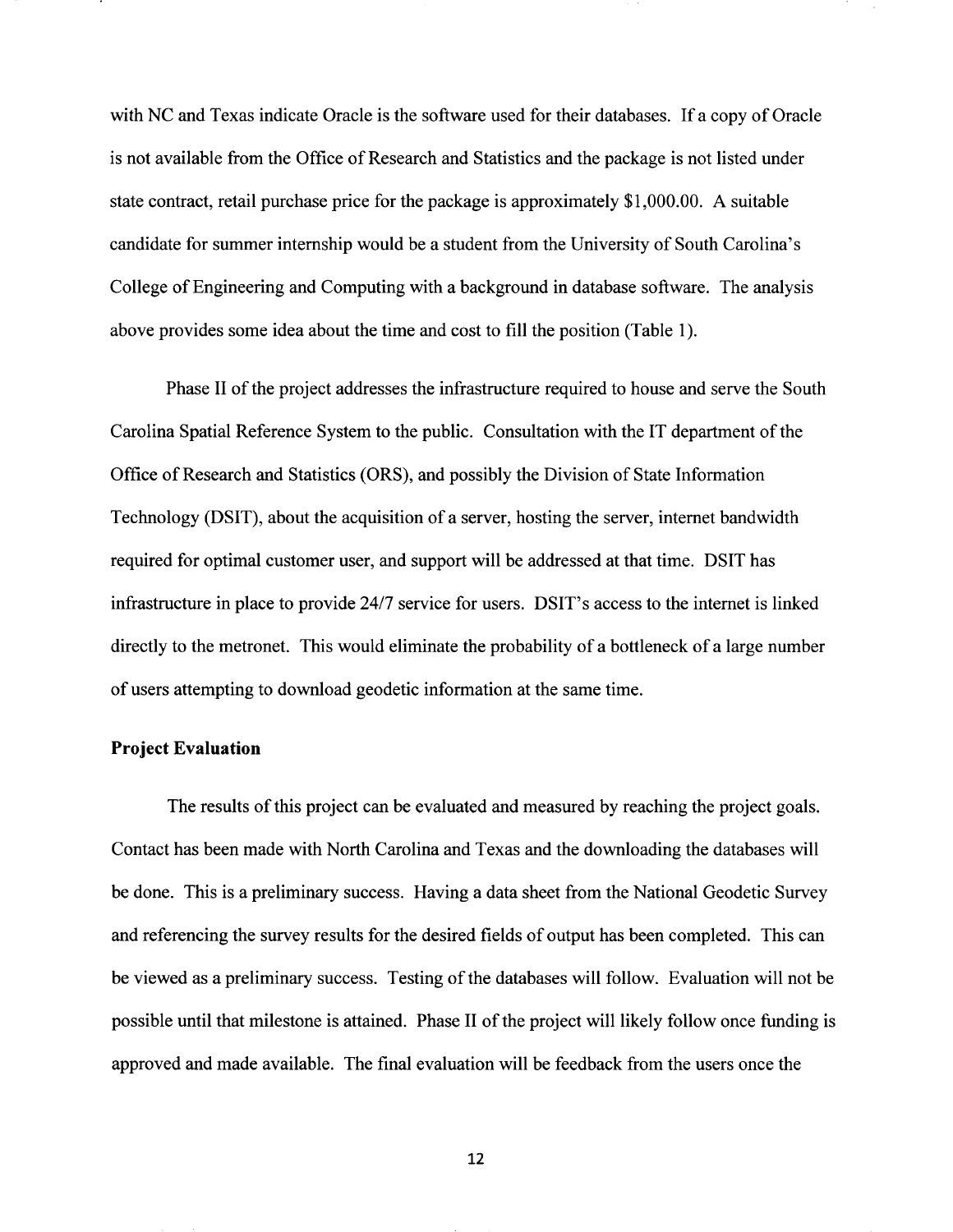South Carolina Spatial Reference System is operational. Benchmarking the service will take a month or possibly longer. With any software, use and familiarity require time.

#### **Summary and Recommendations**

**Summary** - If the National Spatial Reference System is discontinued by the National Geodetic Survey, results of the project's survey indicate the South Carolina Geodetic Survey should take the initiative and build a state-wide spatial reference system. The SCGS should host and maintain the system, append the reference system's database with new geodetic data, update existing geodetic control with new information, and make everything contained in the spatial reference system available to users.

**Recommendation** - Download and analyze the databases from North Carolina and Texas. Test each and determine the likes and dislikes. Attempt to update each with geodetic information from South Carolina and retrieve the data.

**Recommendation** – Download a copy of ArcExplorer. Test the functionality of the data viewer with imagery from South Carolina. Determine the steps required to interface the data viewer with the database of geodetic control.

**Recommendation** – Due to the lack of expertise in database administration, it would be prudent to investigate hiring a short-term database engineer. This could be as simple as hiring a summer intern. Work on the design and modifications, if any are needed with either the North Carolina and Texas databases. This could become a full time job of administration and a funding source would need to be discovered.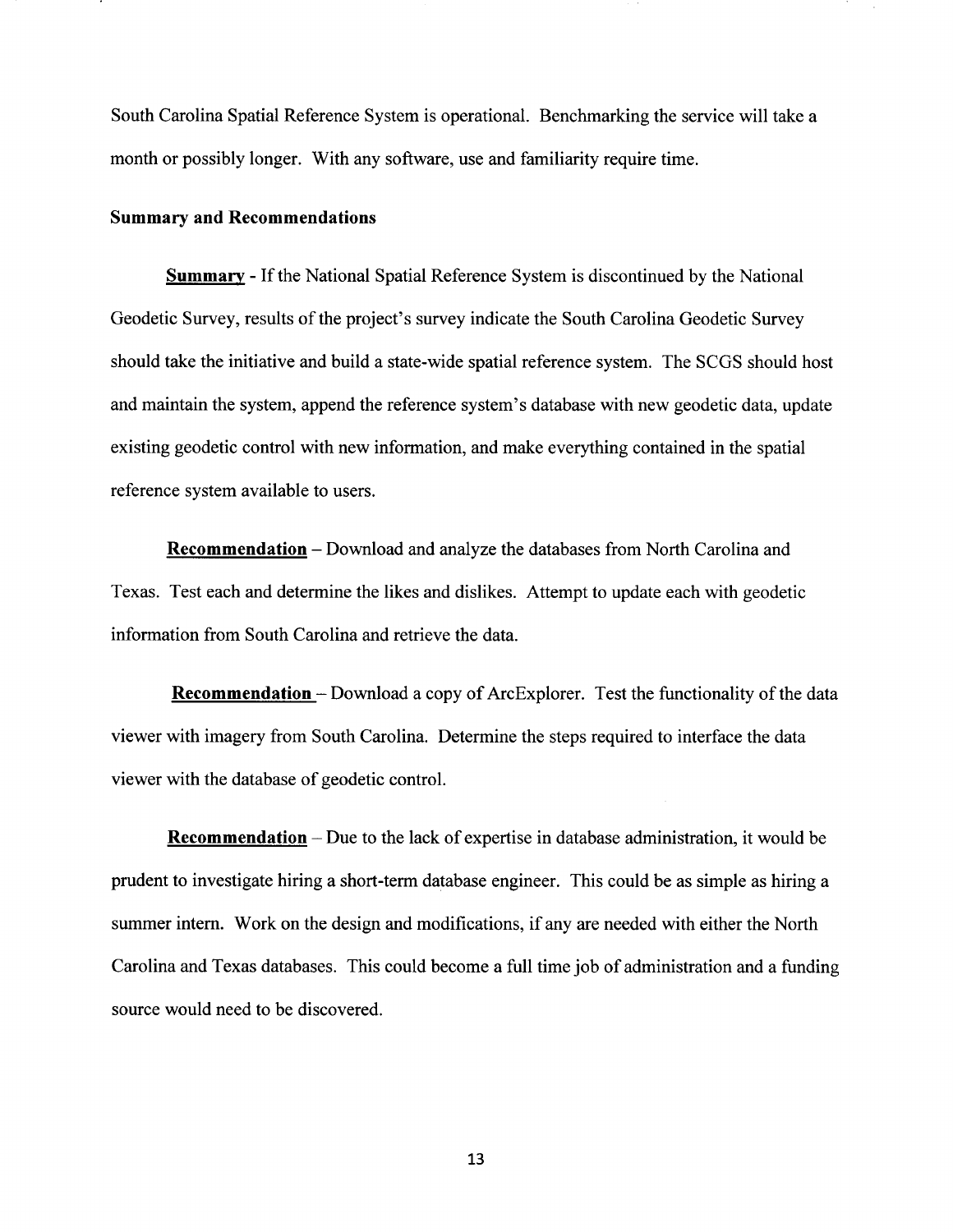**Recommendation-** Follow up with the IT staff of ORS, and DSIT, to investigate the cost for hosting and maintaining a server for the South Carolina Spatial Reference system.

.

 $\hat{\boldsymbol{\beta}}$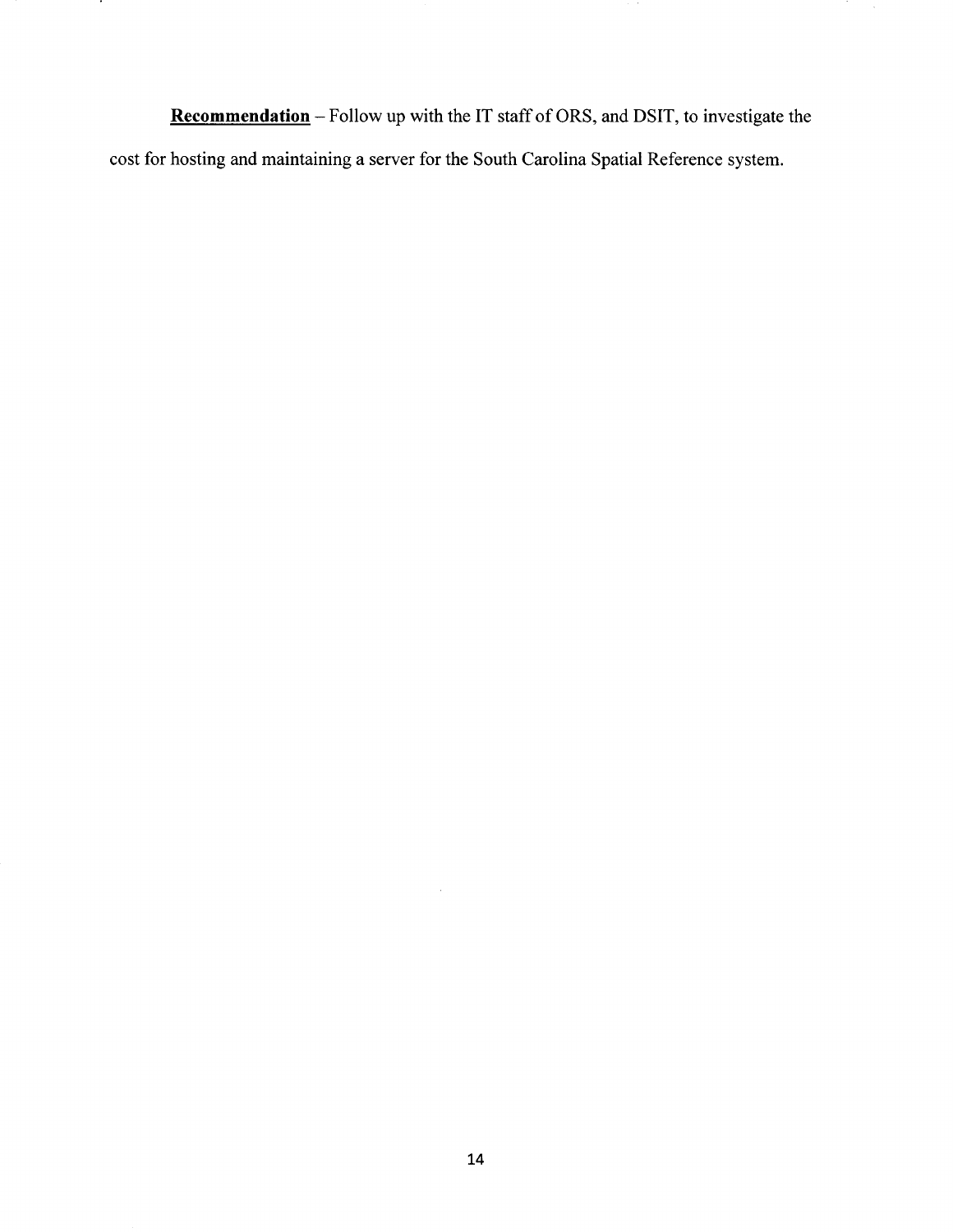References Cited

NOAA Technical memorandum, NOS NGS-58, 1997, Guidelines for Establishing GPS-Derived Ellipsoidal Heights (Standards 2CM and 5 CM), Version 4.3, National Geodetic Survey Information Center, Silver Spring MD 20910.

Federal Geographic Data committee, 1994 updated, Input Formats and Specifications of the National Geodetic Survey Data Base, National Geodetic Survey Information Center, Silver Spring MD 20910.

 $\bar{z}$ 

 $\mathcal{L}$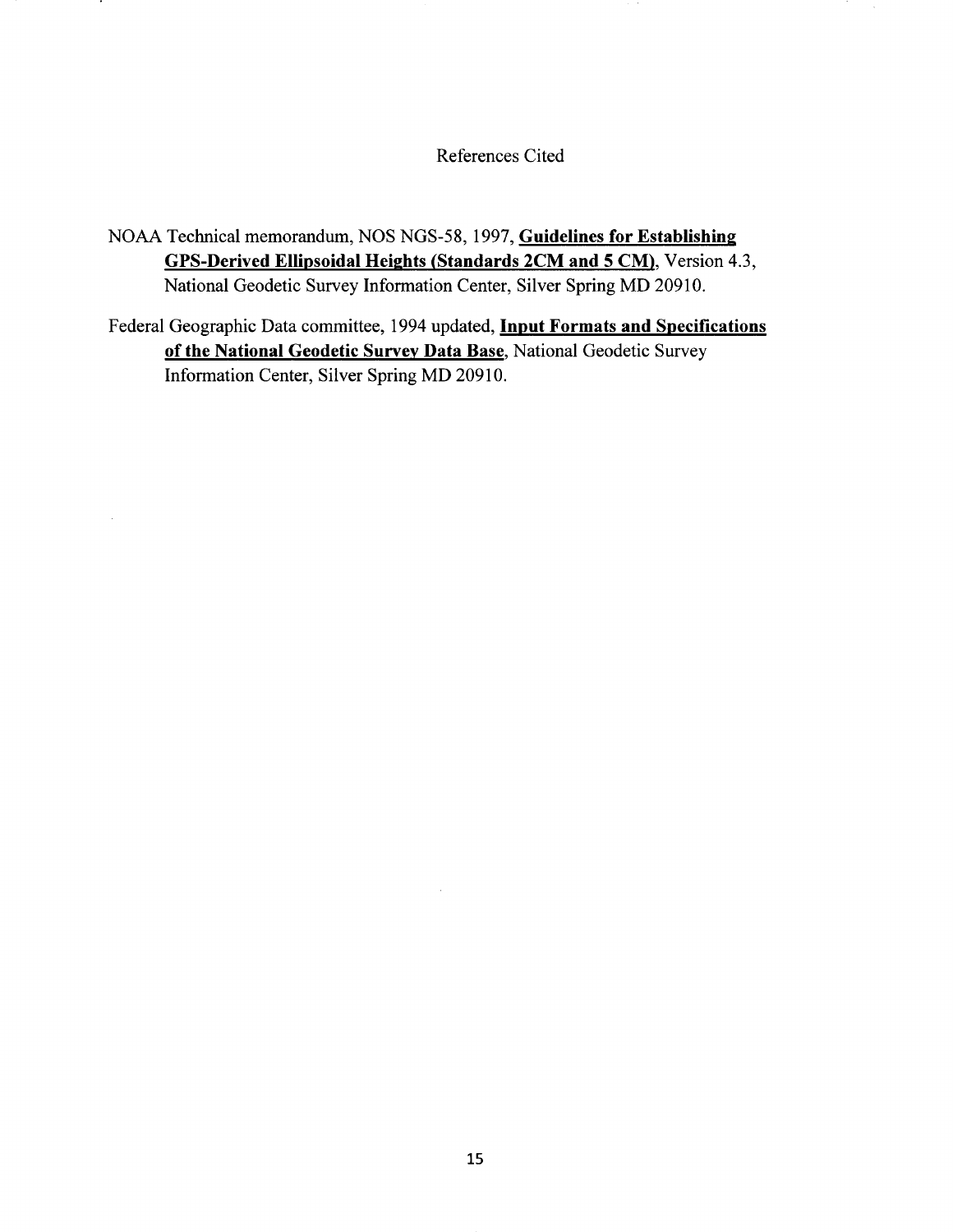### Appendix 1

.

#### The National Geodetic Survey's Data Sheet

The Data Sheet is the template used in the survey. A data sheet for station SURVEY was downloaded from the NSRS. The data sheet has been modified to show the "ten most wanted" parts from the replies to the survey.

à.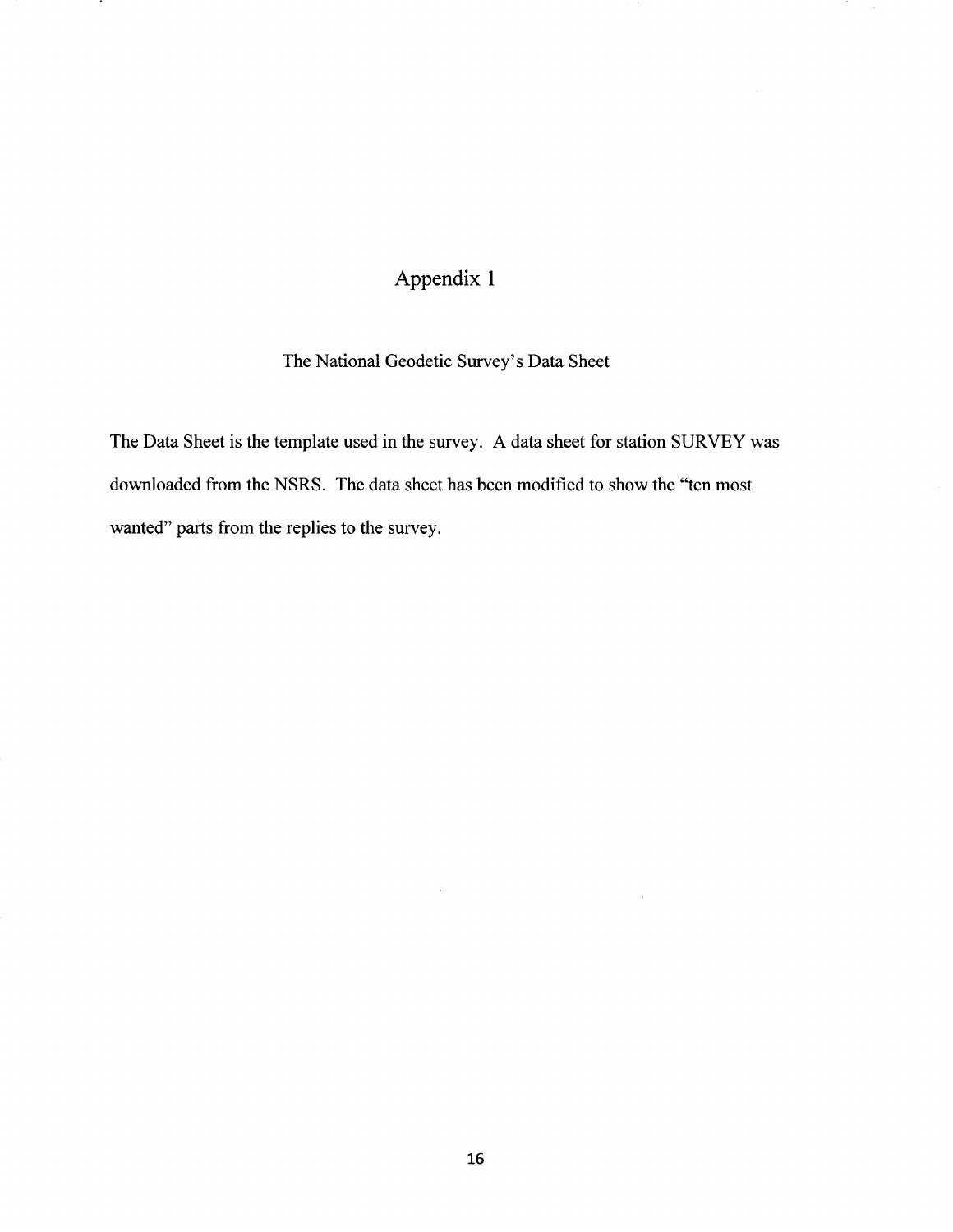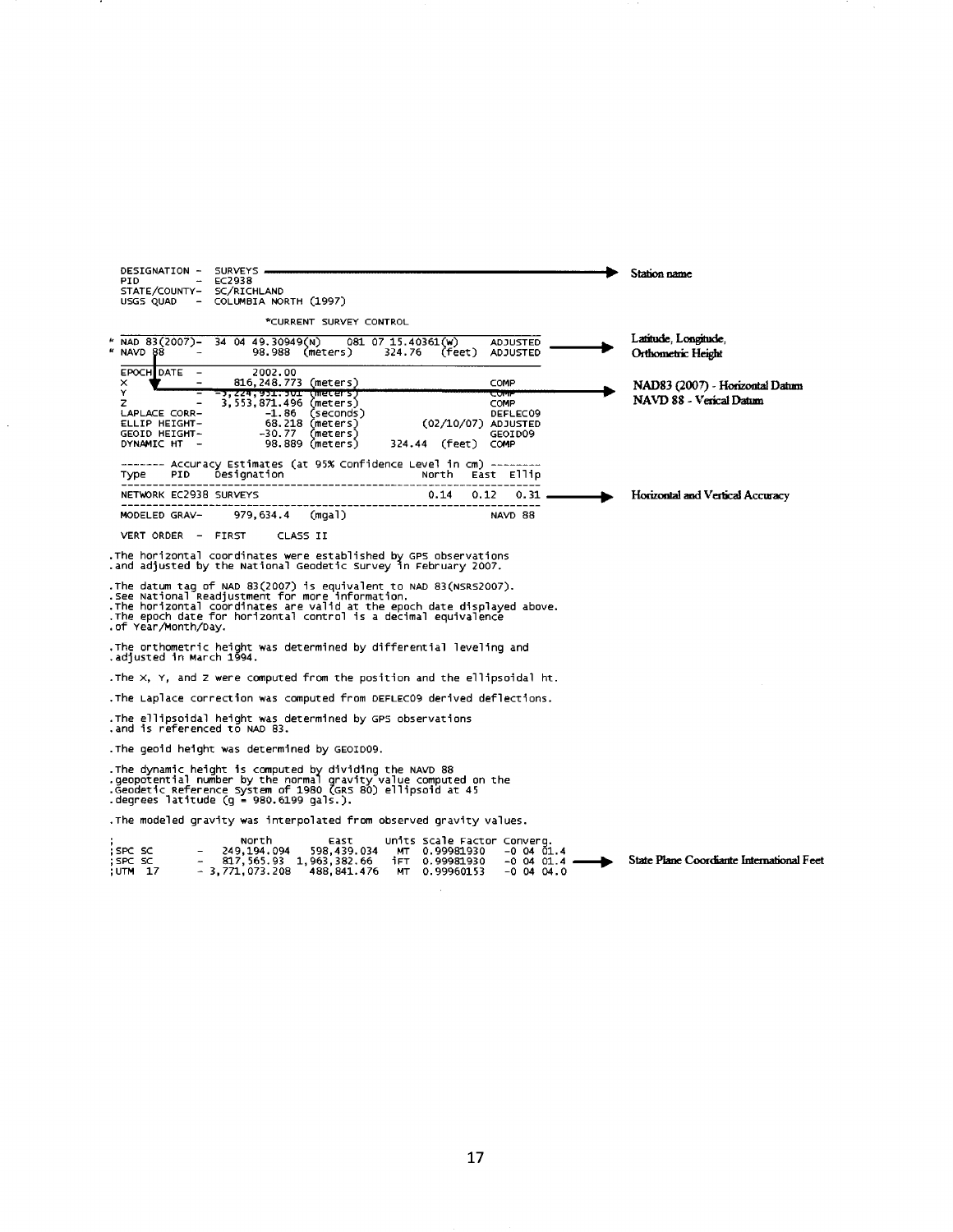North East units scale Factor converg. SPC sc 249,194.094 598,439.034 MT 0.99981930 -0 04 01.4 SPC sc 817, 565.93 1,963,382.66 iFT 0.99981930 -0 04 01.4 UTM 17 - 3,771,073.208 488, 841.4 76 MT 0.99960153 -0 04 04.0 <sup>I</sup>El ev Factor X scale Factor - combined Factor !SPC sc 0.99998929 X 0.99981930 0.99980859 !UTM 17 0.99998929 X 0.99960153 0.99959083 : --------------------------------------------------------------------1 <sup>I</sup>PID Reference object Distance Geod. Az <sup>I</sup> I dddmmss.s I I EC2939 SURVEYS AZ MK APPROX. 0.7 KM 2180431.2 I 1---------------------------------------------------------------------l SUPERSEDED SURVEY CONTROL<br>
30949(N) 081 07 15.40362(W) AD(<br>
224 (m) 081 07 15.40365(W) AD(<br>
214 (m) 081 07 15.40365(W) AD(<br>
231481(N) 081 07 15.40459(W) AD(<br>
32481(N) 081 07 15.40459(W) AD(<br>
99 (m) 324.8 (T) LEVELING<br>
2 (m NAD 83(2001)- 34 04 49.30949(N) 081 07 15.40362(W) AD(<br>ELLIP H (09/24/02) 68.224 (m)<br>NAD 83(1995)- 34 04 49.30962(N) 081 07 15.40365(W) AD(<br>ELLIP H (09/11/96) 68.214 (m)<br>NAVD 88 (07/03/96) 99.2 (m) 324.8 (f) GPS OBS<br>NGVD 2 \_U.S. NATIONAL GRID SPATIAL ADDRESS: 17SMT8884171073(NAD 83)<br>\_MARKER: DD = SURVEY OISK<br>\_SETTING: 7 = SET IN TOP OF CONCRETE MONUMENT<br>\_SP\_SET: CONCRETE POST<br>\_SP\_SET: CONCRETE POST<br>\_MARK LOGO: SCGS<br>\_MARK LOGO: SCGS<br>\_MARK LOG **HISTORY** HISTORY HISTORY HISTORY HISTORY **HTSTORY HISTORY HISTORY** HISTORY **HISTORY HISTORY HISTORY HISTORY** - Date condition<br>- 19910122 GOOD<br>- 19930119 GOOD<br>- 19950113 GOOD<br>- 19960218 GOOD<br>- 19960208 GOOD<br>- 19960226 GOOD<br>- 19970207 GOOD<br>- 20010620 GOOD - 20011220 GOOD<br>- 20011220 GOOD - 20060301 GOOD Report By SCGS SCGS SCGS SCGS **GEOMET** SCGS SCGS SCGS SCGS SCGS SCGS STATION DESCRIPTION ) A<br>) 4 1<br>) 4 1<br>) 1<br>) 3 .. Scale Factor GPSable

DESCRIBED BY SOUTH CAROLINA GEODETIC SURVEY 1989<br>
STATION IS LOCATED 3.5 MILES NORTHWEST OF<br>
COLUMBIA. OWNERSHIP--SOUTH CAROLINA GEODETIC SURVEY, NO 5 GEOLOGY<br>
ROAD, COLUMBIA, SC 29210, PHONE 803-737-9440.<br>
TO REACH THE ST

BUILDING.<br>'STATION IS A CONCRETE POST FLUSH WITH THE GROUND AND 1.5 FEET ABOVE<br>'THE ROAD, 39.0 FEET NORTHWEST OF THE CENTER OF GEOLOGY ROAD, 102.8<br>'FEET EAST SOUTHEAST OF THE SOUTH CORNER OF THE BUILDING, 22.3 FEET<br>'SOUTH LAMP POST.

**→** To Reach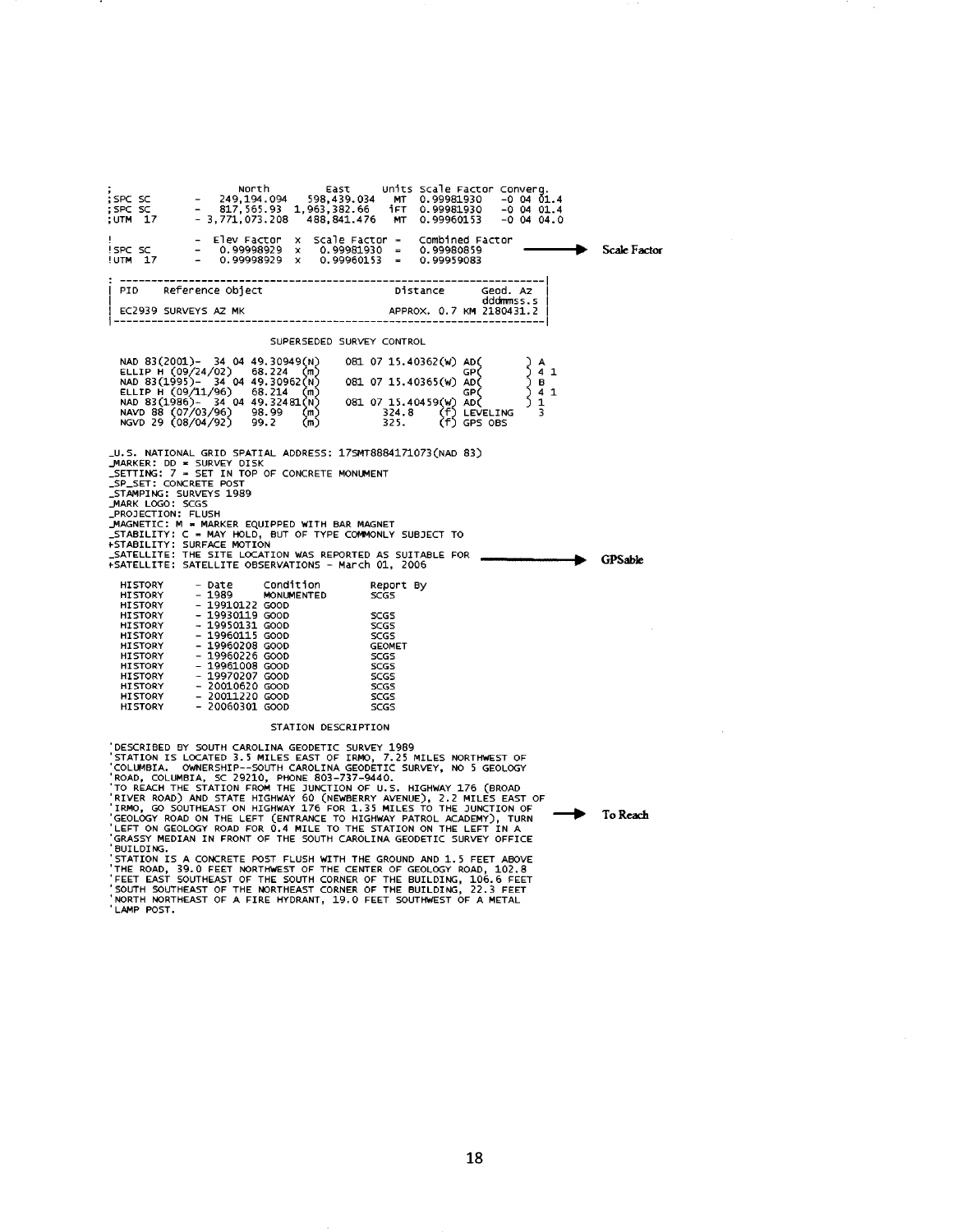### Appendix 2

#### The South Carolina Spatial Reference Center's Survey

Speculation has started to grow about the National Geodetic Survey's possible abandonment of the National Spatial Reference System. The survey was a tool of investigation to determine if the need for a spatial reference system existed for South Carolina. The abstracted results indicate the need does exist, information on the user interface and how the output should be constructed.

à.

 $\bar{\gamma}$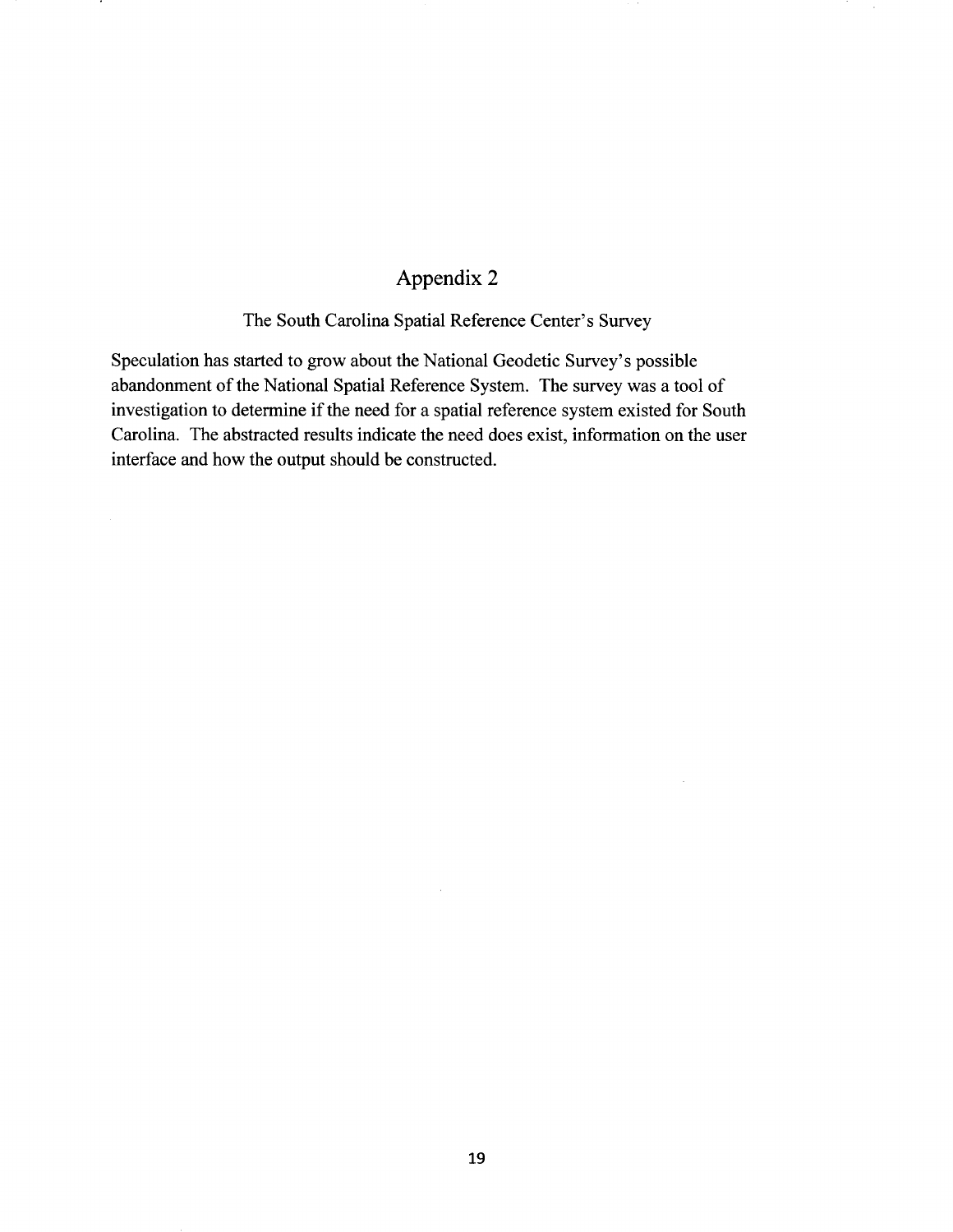### Search Engine for Geodetic Control in South SurveyMonkey Carolina

.

| 1. What chapter of the SCPLS are you affiliated with? |                            |                   |  |  |  |  |
|-------------------------------------------------------|----------------------------|-------------------|--|--|--|--|
|                                                       | Response<br><b>Percent</b> | Response<br>Count |  |  |  |  |
| Aiken                                                 | 6.7%                       | 6                 |  |  |  |  |
| Central                                               | 2.2%<br><b>Sept</b>        | $\overline{c}$    |  |  |  |  |
| Coastal                                               | 23.6%                      | 21                |  |  |  |  |
| Foothills                                             | 10.1%                      | 9                 |  |  |  |  |
| <b>Grand Strand</b>                                   | 14.6%                      | 13                |  |  |  |  |
| Low Country                                           | 7.9%<br><b>Marine Cal</b>  | 7                 |  |  |  |  |
| Mid-State                                             | 4.5%                       | 4                 |  |  |  |  |
| Midlands                                              | 18.0%                      | 16                |  |  |  |  |
| Northwest                                             | 4.5%<br><b>Suite</b>       | 4                 |  |  |  |  |
| Pee Dee                                               | 翳<br>2.2%                  | $\overline{c}$    |  |  |  |  |
| Thomas C. Anderson                                    | $\mathbf{r}$<br>1.1%       | 1                 |  |  |  |  |
| <b>Upper Piedmont</b>                                 | 9.0%                       | 8                 |  |  |  |  |
|                                                       | answered question          | 89                |  |  |  |  |
|                                                       | skipped question           | $\pmb{8}$         |  |  |  |  |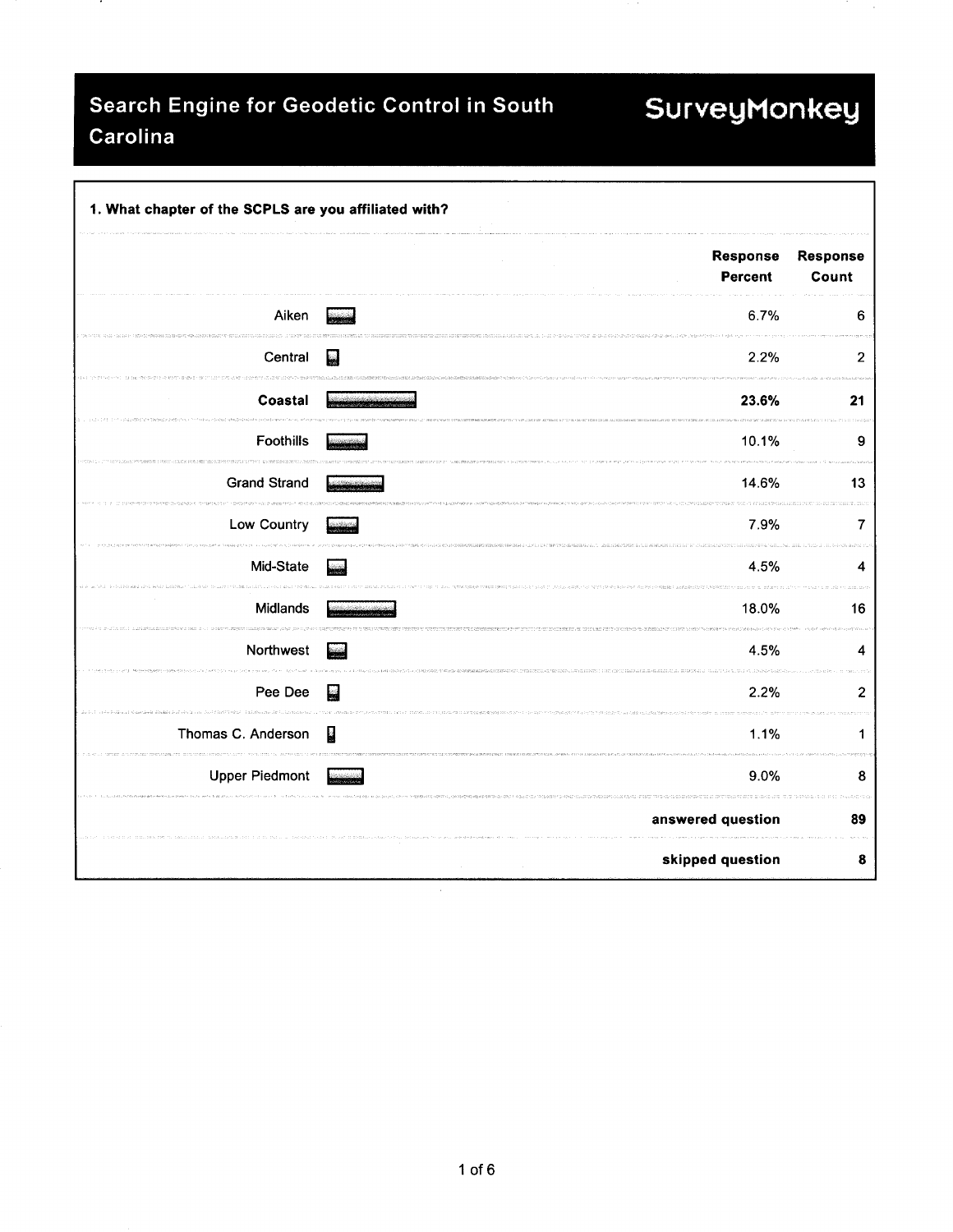| 2. Have you used the NGS search engine to retrieve geodetic control?                                           |                            |                          |  |
|----------------------------------------------------------------------------------------------------------------|----------------------------|--------------------------|--|
|                                                                                                                | <b>Response</b><br>Percent | <b>Response</b><br>Count |  |
| yes                                                                                                            | 98.9%                      | 94                       |  |
| no                                                                                                             | 1.1%                       |                          |  |
| 2 lifest - le controlle est le controlle de la finale de la finale de la finale de la finale de la composición | answered question          | 95                       |  |
| skipped question                                                                                               |                            |                          |  |

3. The National Geodetic Survey has stated it is investigating the possibility of discontinuing the National Spatial Reference System (NSRS) In the future. One of the tools provided to the user community in the NSRS is a search engine designed to retrieve information about geodetic control. Is a geodetic database and search engine used to retrieve data from the geodetic database a valuable tool for the surveying community?

|                                                 | No<br>Importance | Slightly<br>Important | <b>Moderately</b><br>Important | <b>Extremely</b><br>Important | Rating<br>Average | <b>Response</b><br>Count |
|-------------------------------------------------|------------------|-----------------------|--------------------------------|-------------------------------|-------------------|--------------------------|
| Need for Search engine for<br>geodetic control? | $0.0\%$ (0)      | $1.0\%$ (1)           | $8.2\%$ (8)                    | 90.7% (88)                    | 3.90              | 97                       |
|                                                 |                  |                       |                                |                               | answered question | 97                       |
|                                                 |                  |                       |                                |                               | skipped question  | o                        |

|                                       | 4. If the NGS were to stop hosting the NSRS who should host the geodetic database and a search engine?                        |                          |
|---------------------------------------|-------------------------------------------------------------------------------------------------------------------------------|--------------------------|
|                                       | <b>Response</b><br><b>Percent</b>                                                                                             | <b>Response</b><br>Count |
| <b>South Carolina Geodetic Survey</b> | 95.9%<br>orbinis i era izboljanom si bila pri isti ana po debila benirakcije drugih komunima za zamljena benim oblazala po me | 93                       |
| Other (please specify)                | 4.1%                                                                                                                          |                          |
|                                       | answered question                                                                                                             |                          |
|                                       | skipped question                                                                                                              |                          |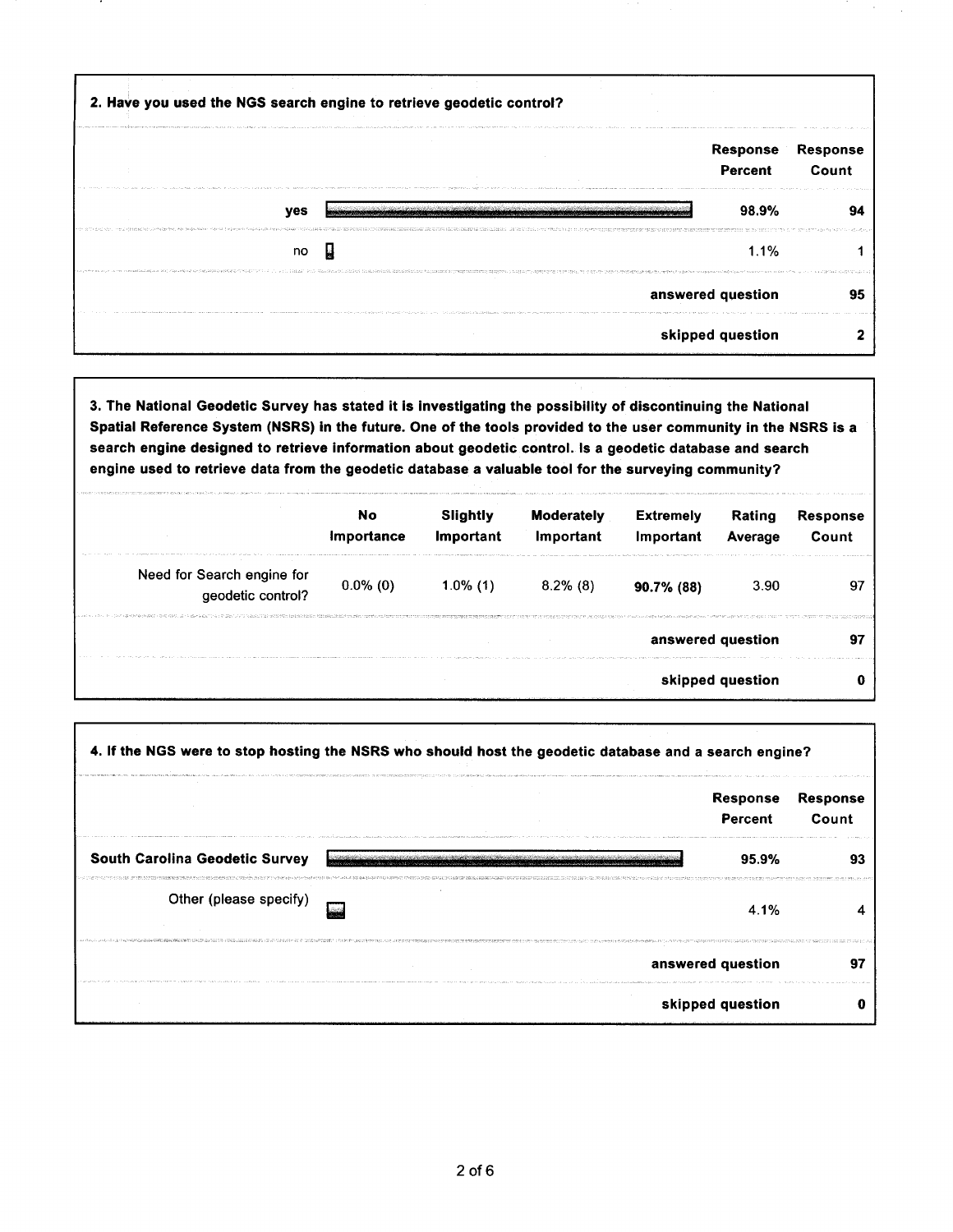5. Would you like to have a search engine that can operate as an application on your personal computer that does not require access to the internet? Keep in mind this would require updating the geodetic control database as changes are made.

|                                                                                         | <b>Not interested</b> | <b>Maybe</b> | → Contract Explorer とものでもあるので、その他の中でもない。 おんせい あんせい あんしょうぶん オープン・ストーン ディー・コール コール・コース アイ・コント アイル・アイ・プラン<br>Very interested | Rating<br>Average | <b>Response</b><br>Count |
|-----------------------------------------------------------------------------------------|-----------------------|--------------|---------------------------------------------------------------------------------------------------------------------------|-------------------|--------------------------|
| Interest in stand alone application<br>that does not require access to the<br>internet. | 39.6% (38)            | 42.7% (41)   | 17.7% (17)                                                                                                                | 1.78              | 96                       |
|                                                                                         |                       |              |                                                                                                                           | answered question | 96                       |
|                                                                                         |                       |              |                                                                                                                           | skipped question  |                          |

6. The NGS search engine has several ways to search for and retrieve geodetic control if you select DataSheets. Options include: a Radial Search (provide center coordinate and radius in miles), a Rectangular Search (provide max/min coordinates), selecting a state and county and retrieve all of the geodetic control within the county, and a search engine that requires the user to know the station name and request only information about that station. Which do you prefer?

|                      | <b>Dislike</b> | Have used on<br>occasion | Like very much | Rating<br>Average | <b>Response</b><br>Count |
|----------------------|----------------|--------------------------|----------------|-------------------|--------------------------|
| <b>Radial Search</b> | $9.9\%$ (9)    | 37.4% (34)               | 52.7% (48)     | 2.43              | 91                       |
| Rectangular Search   | 29.3% (24)     | 52.4% (43)               | 18.3% (15)     | 1.89              | 82                       |
| County-wide Search   | $8.5\%$ (8)    | 34.0% (32)               | 57.4% (54)     | 2.49              | 94                       |
| <b>Station Name</b>  | $7.6\%$ (7)    | $30.4\%$ (28)            | 62.0% (57)     | 2.54              | 92                       |
|                      |                |                          |                | Comments          | 16                       |
|                      |                |                          |                | answered question | 97                       |
|                      |                |                          |                | skipped question  | ŋ                        |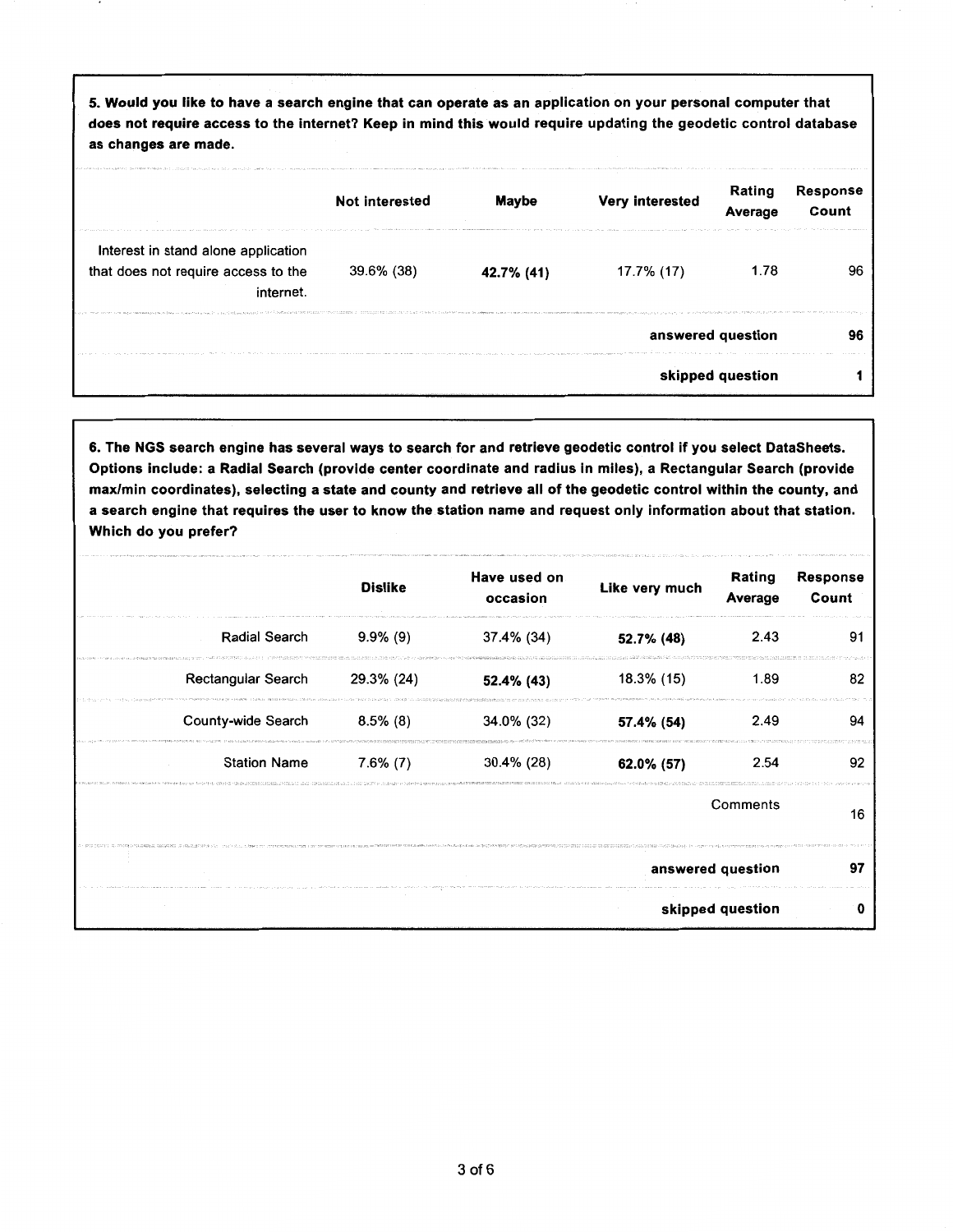| 7. The NGS has written an application that is downloaded from their web page called DS World. This application<br>requires Google Earth to be installed onto your computer. Have you downloaded DS World from the NGS web<br>site, installed it on your computer, and used it? |                          |
|--------------------------------------------------------------------------------------------------------------------------------------------------------------------------------------------------------------------------------------------------------------------------------|--------------------------|
| Response<br>Percent                                                                                                                                                                                                                                                            | <b>Response</b><br>Count |
| 52.1%<br>yes                                                                                                                                                                                                                                                                   | 50                       |
| 47.9%<br>no                                                                                                                                                                                                                                                                    | 46                       |
| answered question                                                                                                                                                                                                                                                              | 96                       |
| skipped question                                                                                                                                                                                                                                                               |                          |

| 8. Is a vector map with options to display political boundaries, hydrography, road centerlines, and geodetic<br>control helpful when using a graphic search engine? |             |                            |            |            |                   |                          |
|---------------------------------------------------------------------------------------------------------------------------------------------------------------------|-------------|----------------------------|------------|------------|-------------------|--------------------------|
|                                                                                                                                                                     | Not at All  | <b>Might</b> be<br>helpful | Helpful    | Required   | Rating<br>Average | <b>Response</b><br>Count |
| <b>Political Boundaries</b>                                                                                                                                         | 21.7% (20)  | 20.7% (19)                 | 43.5% (40) | 14.1% (13) | 2.50              | 92                       |
| Hydrography                                                                                                                                                         | 4.4% (4)    | 20.0% (18)                 | 56.7% (51) | 18.9% (17) | 2.90              | 90                       |
| <b>Road Centerlines</b>                                                                                                                                             | $1.0\%$ (1) | $3.1\%$ (3)                | 43.8% (42) | 52.1% (50) | 3.47              | 96                       |
| <b>Geodetic Control</b>                                                                                                                                             | 0.0% (0)    | $1.1\%$ (1)                | 28.4% (27) | 70.5% (67) | 3.69              | 95                       |
|                                                                                                                                                                     |             |                            |            |            | answered question | 96                       |
|                                                                                                                                                                     |             |                            |            |            | skipped question  |                          |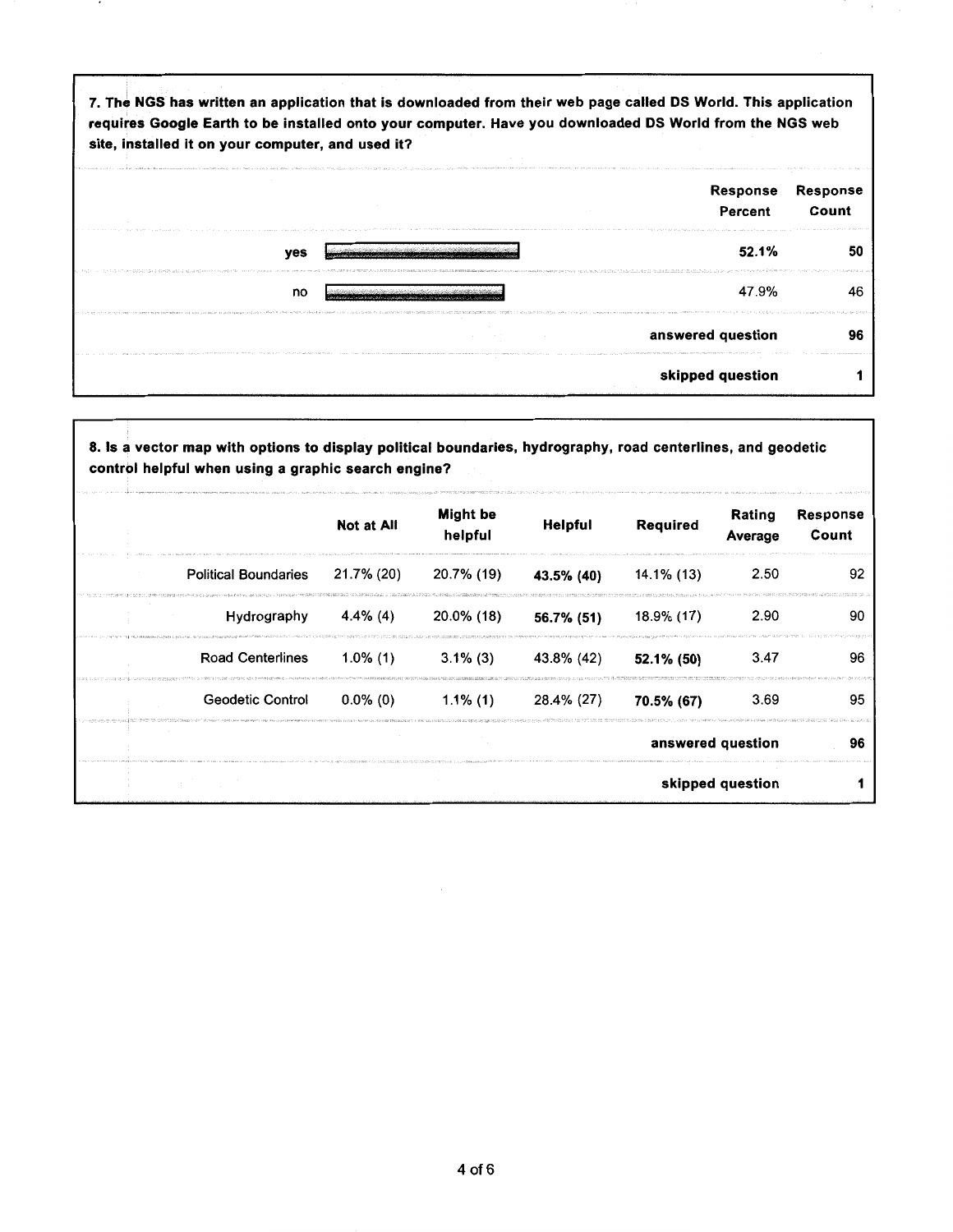9. As 'with OS World, do you find the use of raster imagery helpful while retrieving geodetic control? Would you prefer to have the option of turning the imagery off or on while searching for geodetic control?

|                                         | Not at all                                                                                                                                                                                                                                    | Somewhat   | Very helpful | Rating<br>Average | <b>Response</b><br>Count |
|-----------------------------------------|-----------------------------------------------------------------------------------------------------------------------------------------------------------------------------------------------------------------------------------------------|------------|--------------|-------------------|--------------------------|
| Importance of Raster Imagery            | $2.2\%$ (2)<br>INTERNATIONAL PROPERTY CONTRACTOR (2013) AND A REPORT OF THE PROPERTY OF THE RESIDENCE OF THE RESIDENCE OF THE REAL PROPERTY OF THE REAL PROPERTY OF THE REAL PROPERTY OF THE REAL PROPERTY OF THE REAL PROPERTY OF THE REAL P | 34.1% (31) | 63.7% (58)   | 2.62              |                          |
| Option of turning imagery on and<br>off | $4.3\%$ (4)                                                                                                                                                                                                                                   | 40.2% (37) | 55.4% (51)   | 2.51              | 92                       |
|                                         |                                                                                                                                                                                                                                               |            |              | answered question | 92                       |
|                                         |                                                                                                                                                                                                                                               |            |              | skipped question  |                          |